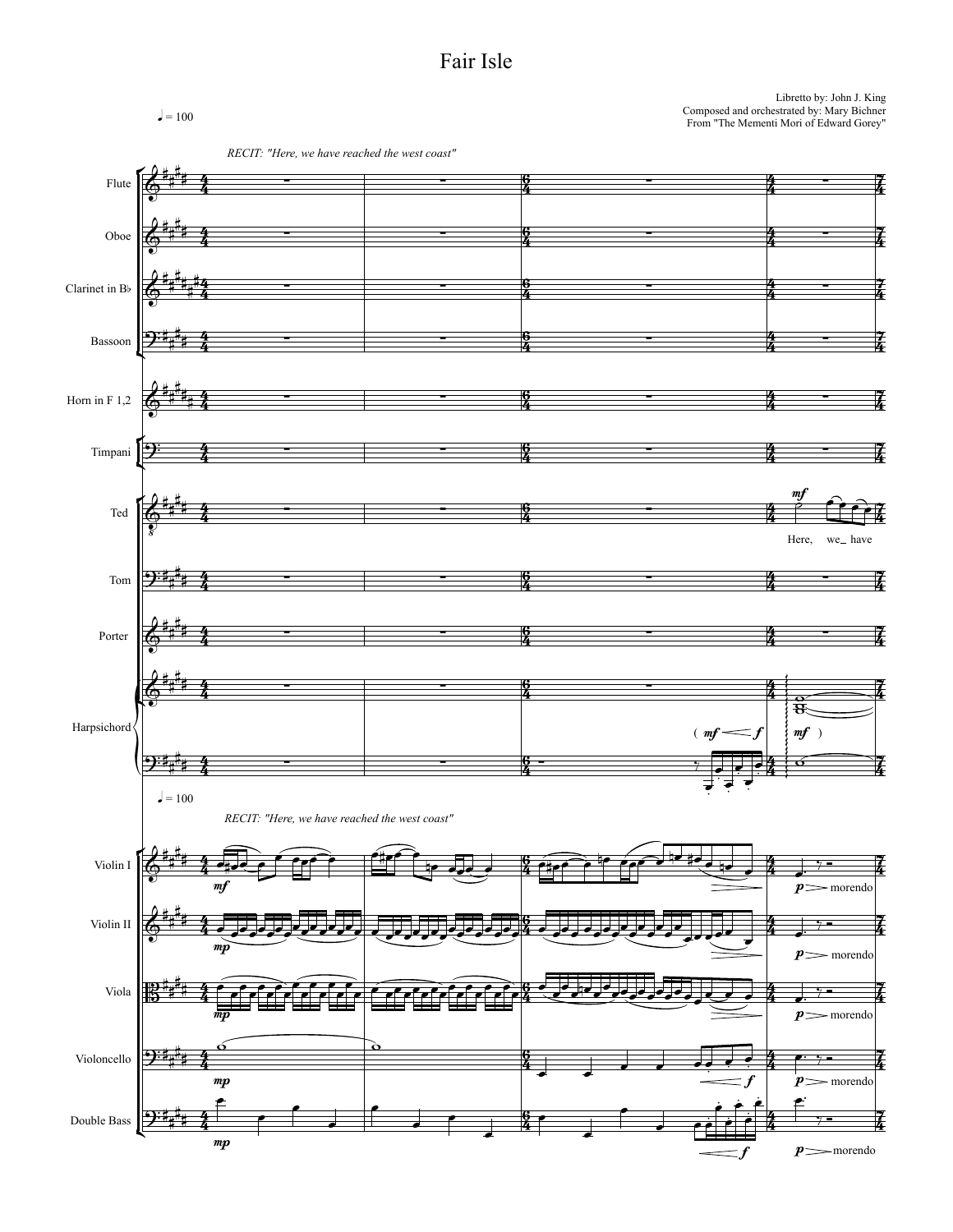

=

=



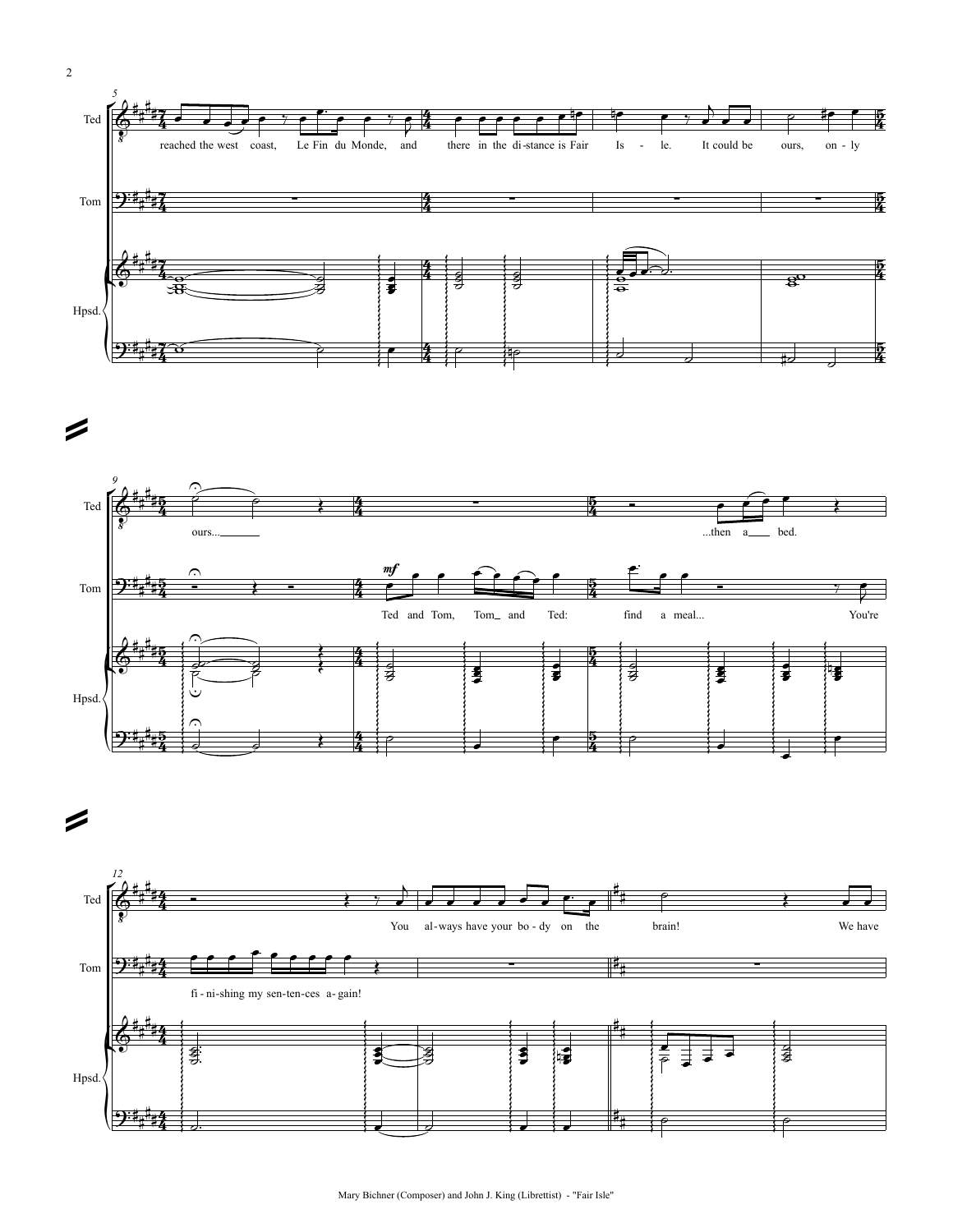

=

=



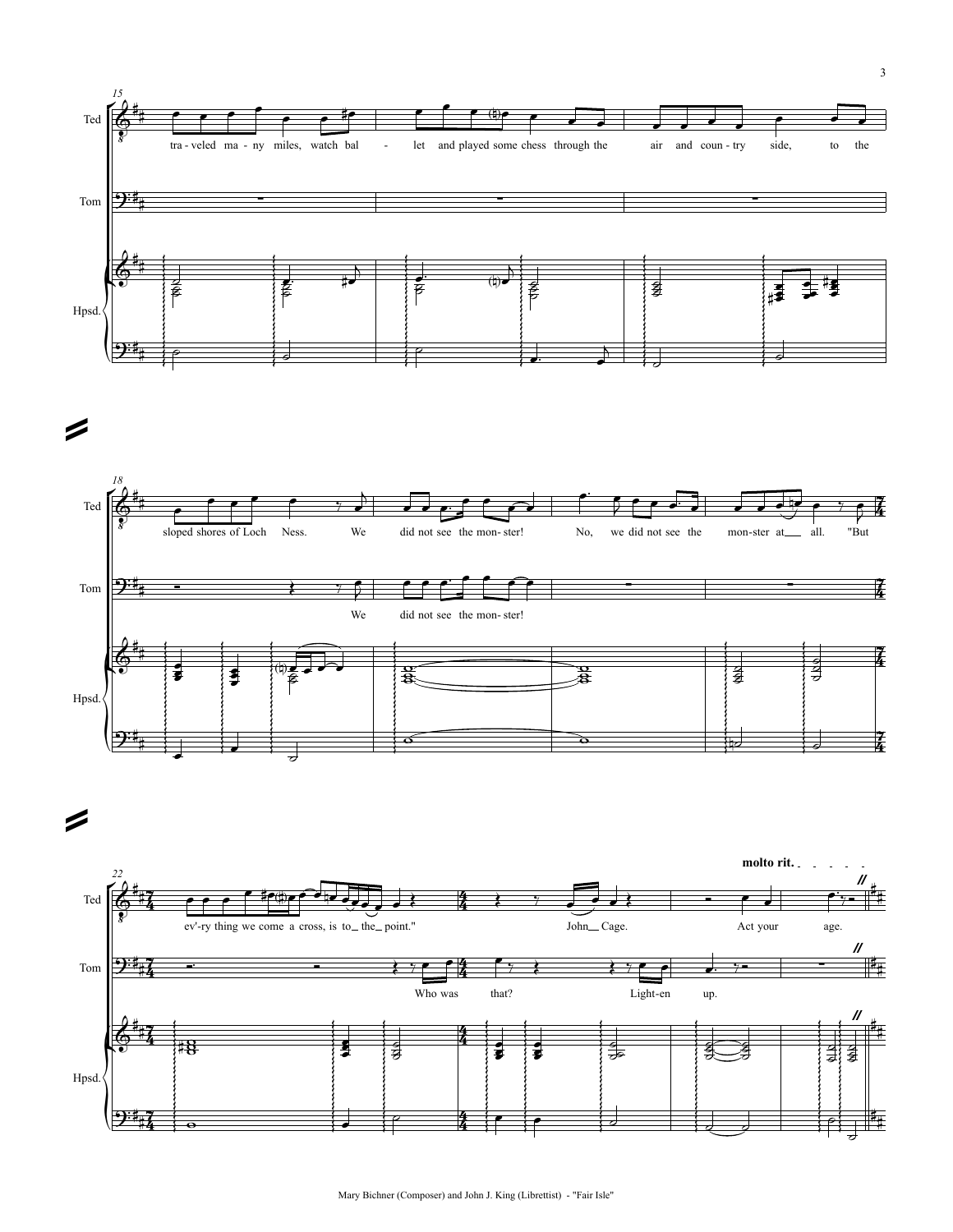° ¢ **\\ightnl** °  $\mathcal{L}^*$ ¢  $\rightarrow$ ¢ Fl. Ob. Cl. Bsn. Hn. 1,2 Timp. Ted Tom Hpsd. Vln. I Vln. II Vla. Vc. Db.  $\mathbf{A} \vert$  DUET: "Look at us, quite a pair"  $l = 92$ *26* f  $\mathbf{A}$   $\mathit{DUET::}$  "Look at us, quite a pair" mp  $l = 92$  $f$  mpc in the matrix  $\begin{bmatrix} m \end{bmatrix}$  mpc in the matrix  $m p$  $f$  mpc is a matrix of the set of  $m\bar{p}$ f mp 3 4 4 4 <u>នូ</u> 4 4 4 <u>នូ</u> 4 4 4 <u>3</u> 4 4 4 <u>នូ</u> 4 4 4 **3** 4 4 4 3 4 4 4 <u>3</u> 4 4  $\frac{4}{4}$ <u>នូ</u> 4 4 4 3 4 4  $\frac{4}{4}$ 3 4 4  $\frac{4}{4}$ <u>3</u> 4 4  $\frac{4}{4}$ 3 4 4  $\frac{4}{4}$ 3 4 4  $\frac{4}{4}$ 3 4 4 4 # ∑ ∑ ∑ ∑ ∑  $\&^*$ # ∑ ∑ ∑ ∑ ∑  $\&^*$ # # # ∑ ∑ ∑ ∑ ∑  $\overline{9:4}$ # ∑ ∑ ∑ ∑ ∑  $\&^*$ # # <sup>∑</sup> <sup>∑</sup> <sup>∑</sup> <sup>∑</sup> <sup>∑</sup>  $\frac{3}{4}$   $\frac{4}{4}$   $\frac{3}{4}$   $\frac{4}{4}$   $\frac{4}{4}$  $\boldsymbol{t}_{\!\infty}$ ‹ # # ∑ ∑ ∑ ∑ ∑  $9:1$ # ∑ ∑ ∑ ∑ ∑  $\mathbf{\hat{\mathscr{E}}}^{\sharp}$ # ∑ ∑ ∑ ∑ ∑  $\overline{2}$  :  $\frac{1}{4}$   $\frac{2}{4}$   $\frac{1}{4}$   $\frac{2}{4}$   $\frac{1}{4}$   $\frac{2}{4}$   $\frac{1}{4}$   $\frac{2}{4}$   $\frac{1}{4}$  $\&b$ # .  $\, \, \theta$ #  $\mathbb{R}^+$  $\overline{2}$  : #  $\overline{2:1}$ # e<br><del>∟e e c</del> e<br><del>⊆er</del>e en en E œœœœœœœœ e <br><del>∟e e c</del> œœœœœœœ e<br>Fe œ œ œ œ œ œ œ  $\epsilon$ ≈ œ œ œœœœœ≈ œ œ œœœœœ ≈ œœœœœœœ ≈ œ ▀▀▏; ▀▀▏<sup>;</sup><br>~~~*~* <sup>J</sup> <sup>œ</sup> <sup>œ</sup> <sup>œ</sup> <sup>œ</sup> <sup>œ</sup> œœœ <sup>œ</sup> œœœ <sup>œ</sup> œœœœœœ .<br>حديد صور د د موسوم د يو د يوه وسوم د چون د موسوم د چون موسوم د موسوم د موسوم موسوم د موسوم د چون موسوم د چون س e<br>J <u>e e e e e est este esp</u>ecen <sup>œ</sup> <sup>Œ</sup> <sup>œ</sup> <sup>Œ</sup> <sup>œ</sup> <sup>Œ</sup> <sup>œ</sup> <sup>Œ</sup> <sup>œ</sup> <sup>Œ</sup> <sup>œ</sup> <sup>Œ</sup> <sup>œ</sup> <sup>Œ</sup> <sup>œ</sup> <sup>œ</sup> <sup>œ</sup> œœ œ œ œœœ œ œœ œœœœ <sup>œ</sup> <sup>Œ</sup> <sup>œ</sup> <sup>Œ</sup> <sup>œ</sup> <sup>Œ</sup> <sup>œ</sup> <sup>Œ</sup> <sup>œ</sup> <sup>Œ</sup> <sup>œ</sup> <sup>Œ</sup> <sup>œ</sup> <sup>Œ</sup> <sup>œ</sup> <sup>Œ</sup> <sup>œ</sup> <sup>œ</sup> œœœ <sup>œ</sup> œœœœœœ 4

 $f$  mpc and the matrix  $m p$  mpc and  $m p$  mpc and  $m p$  mpc and  $m p$  mpc and  $m p$  mpc and  $m p$  mpc and  $m p$  mpc and  $m p$  mpc and  $m p$  mpc and  $m p$  mpc and  $m p$  mpc and  $m p$  mpc and  $m p$  mpc and  $m p$  mpc and  $m p$  mpc and  $m p$ 

¢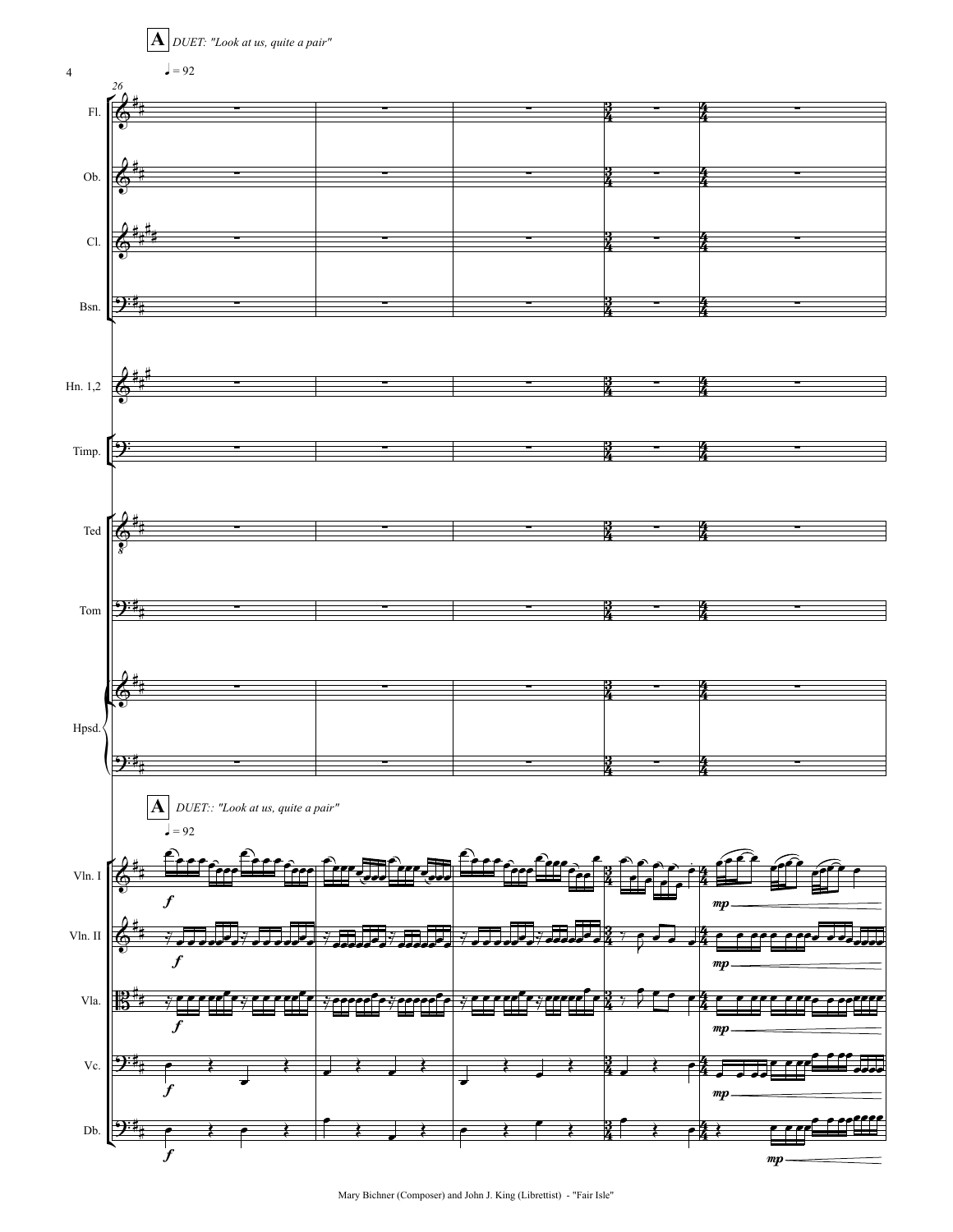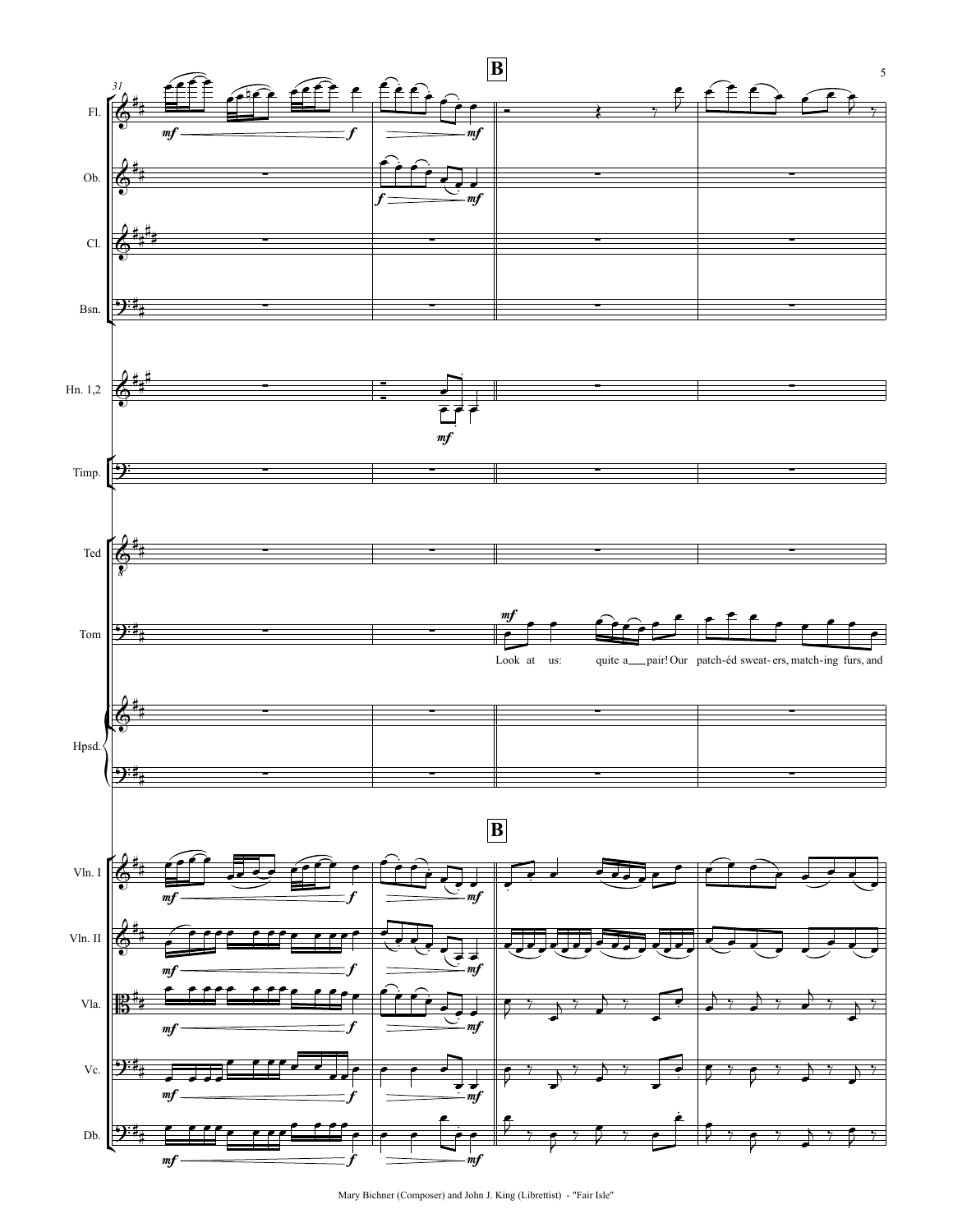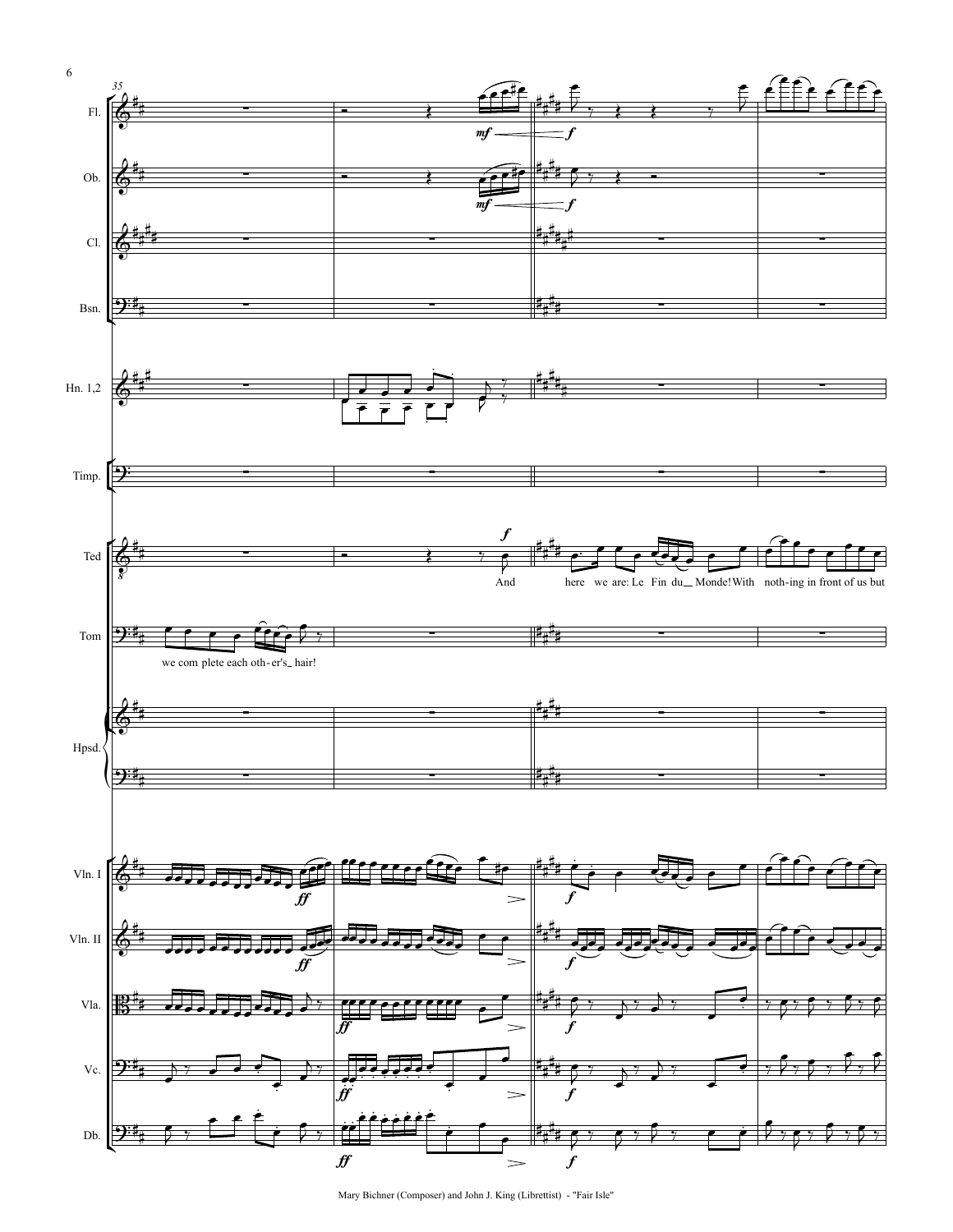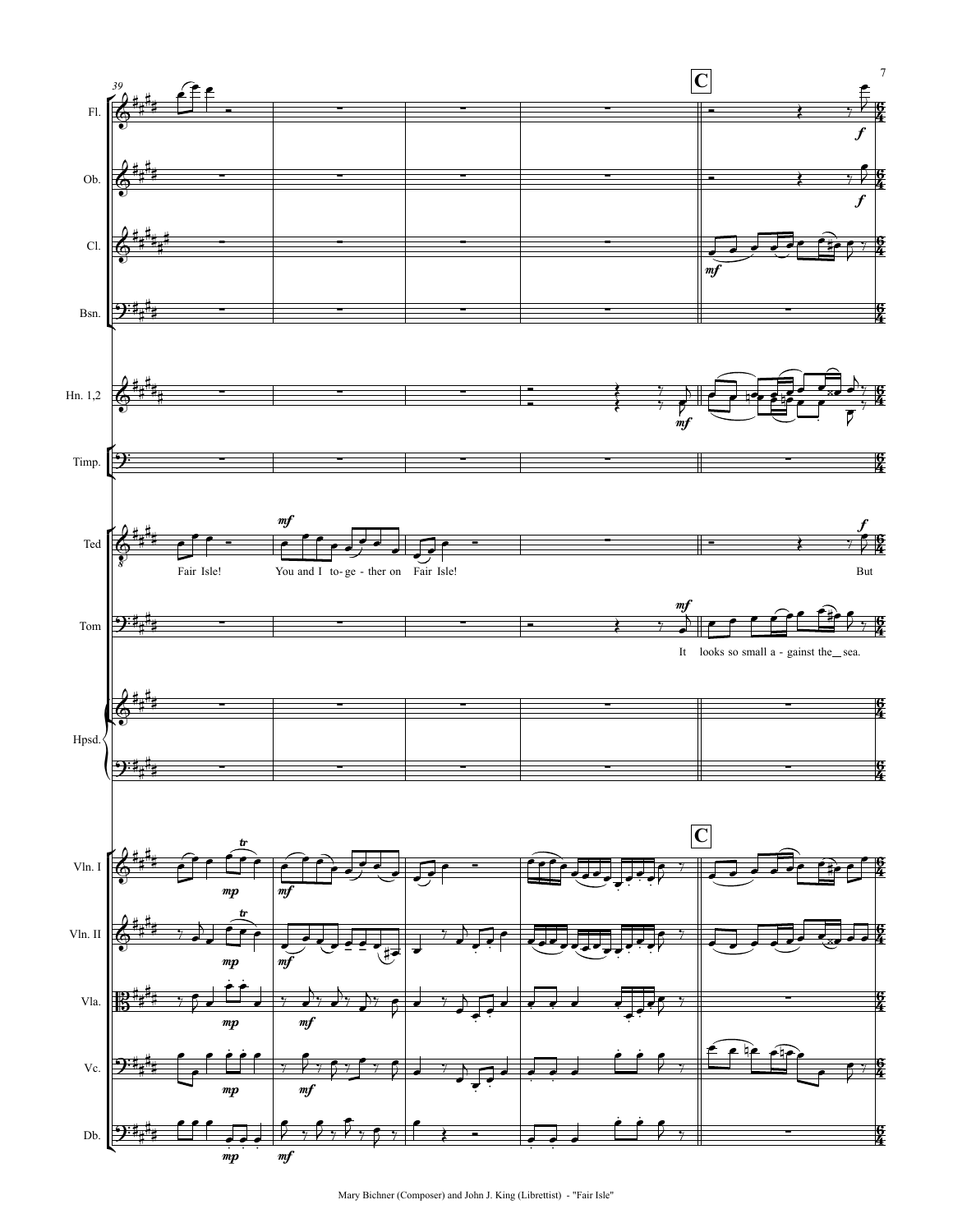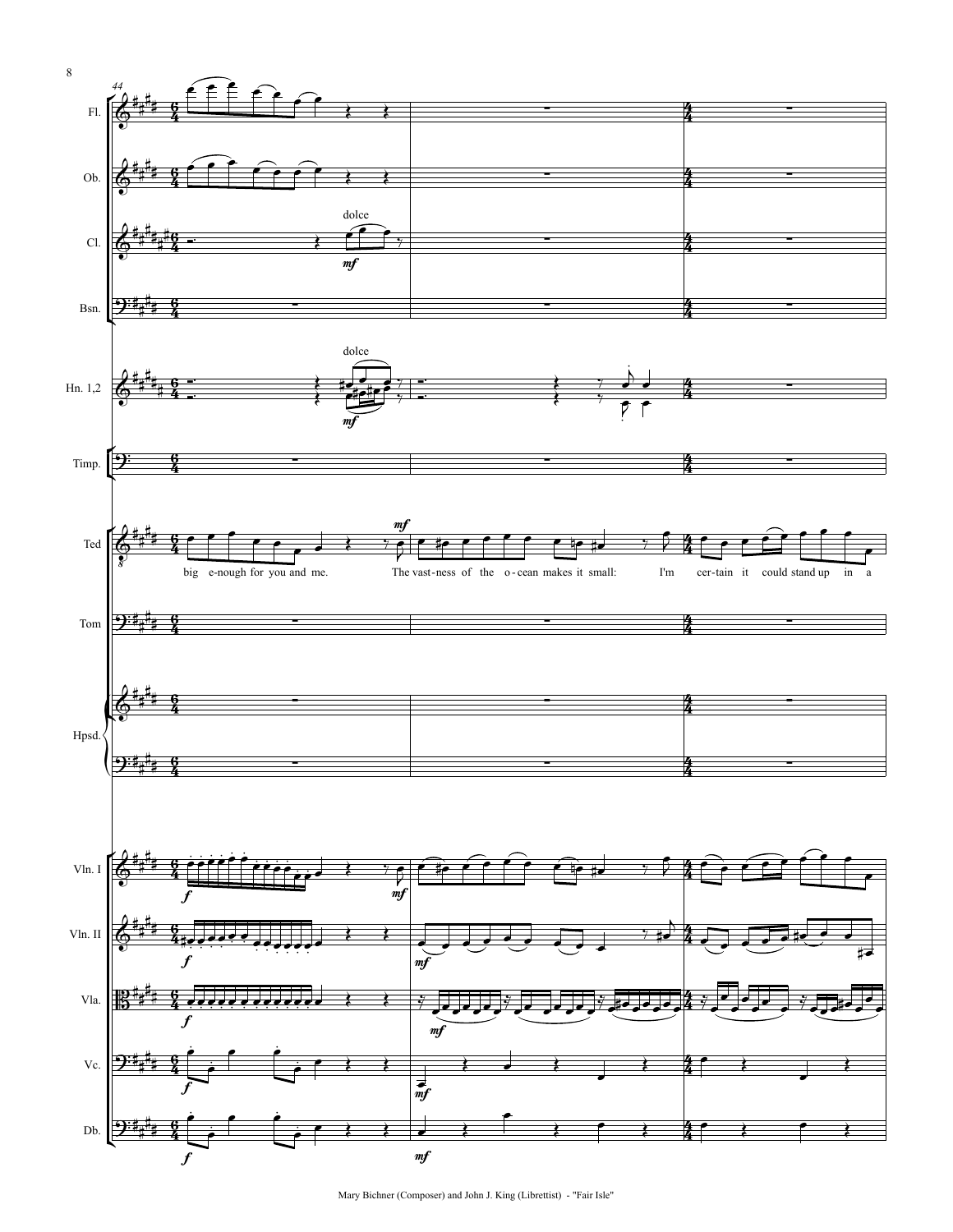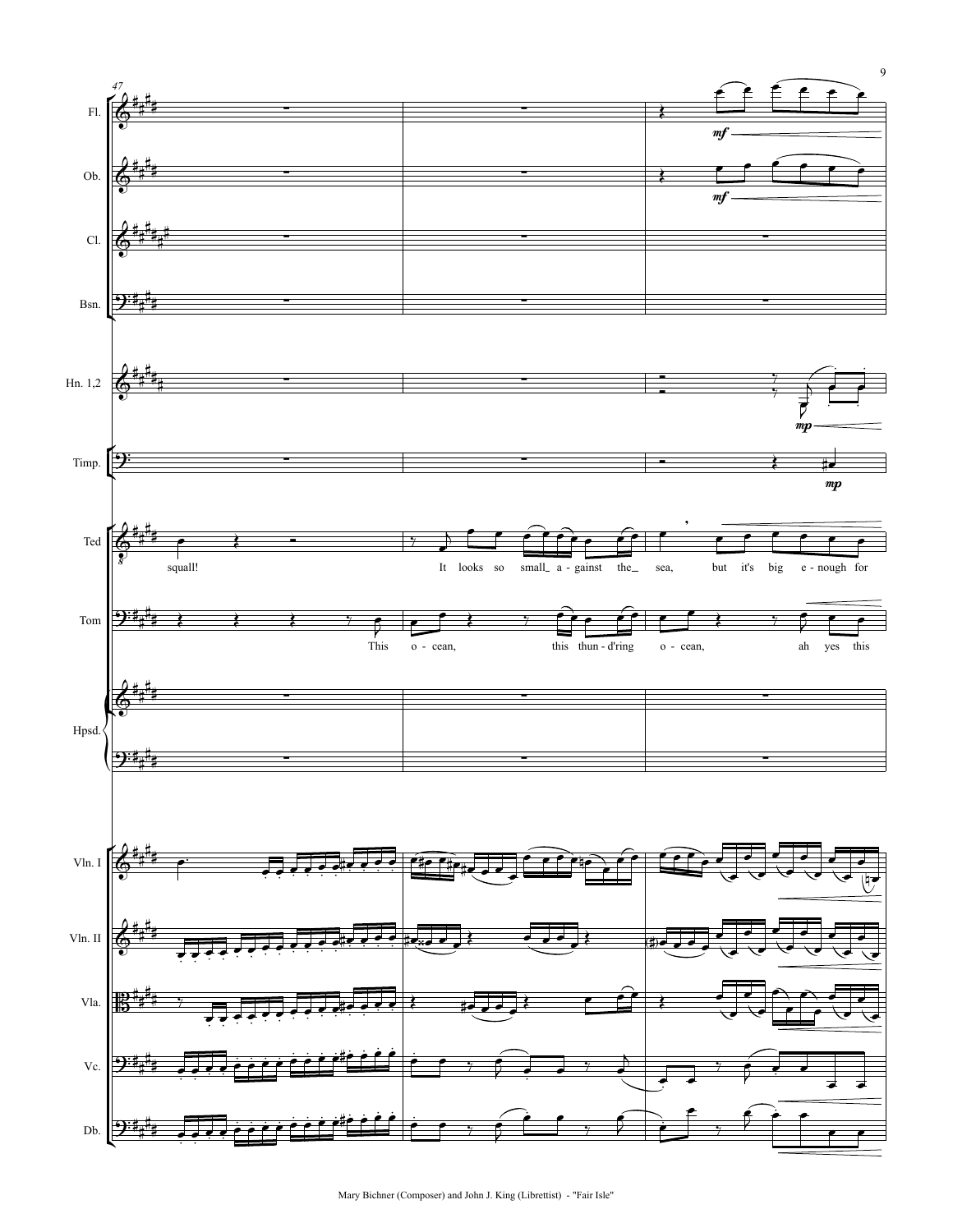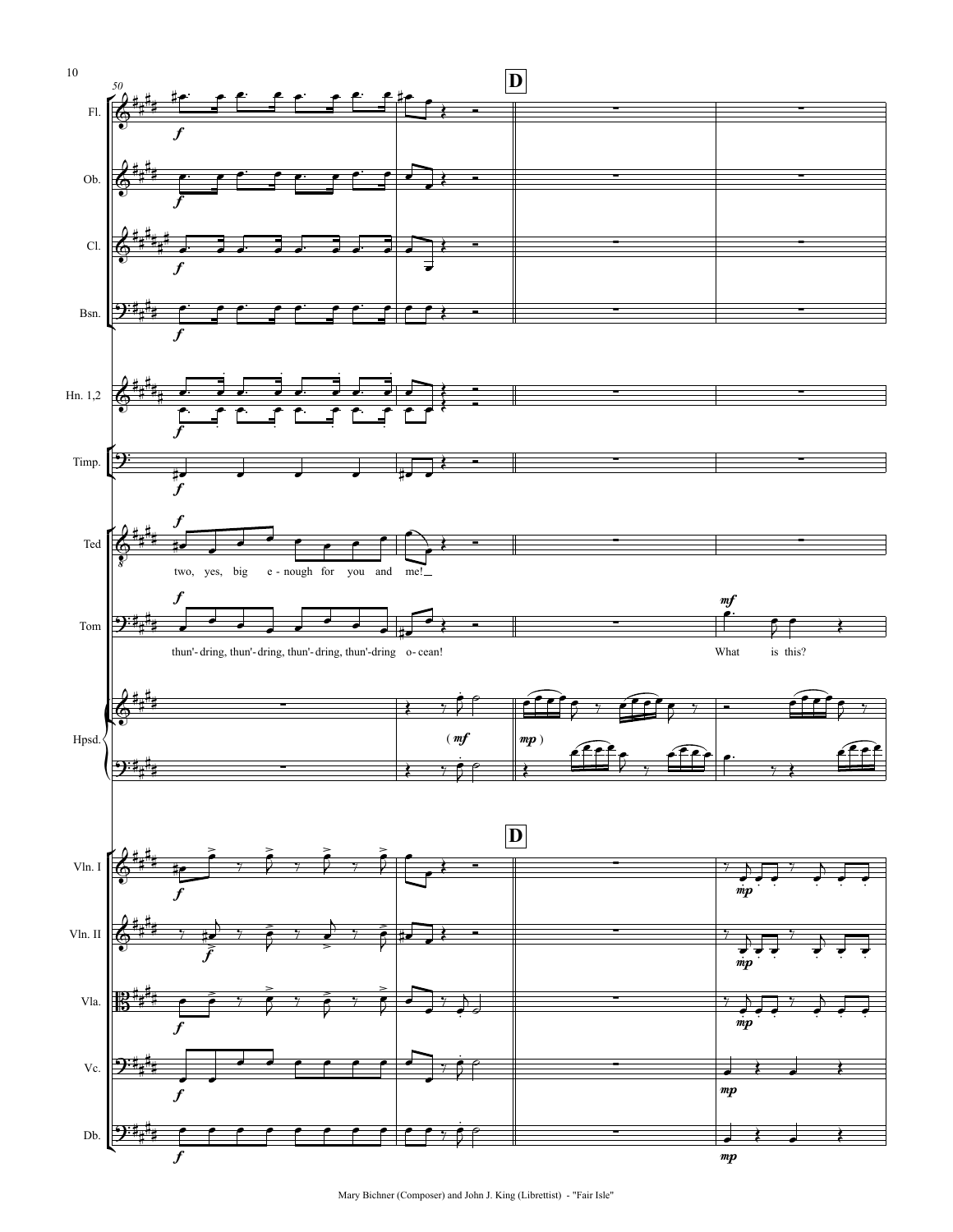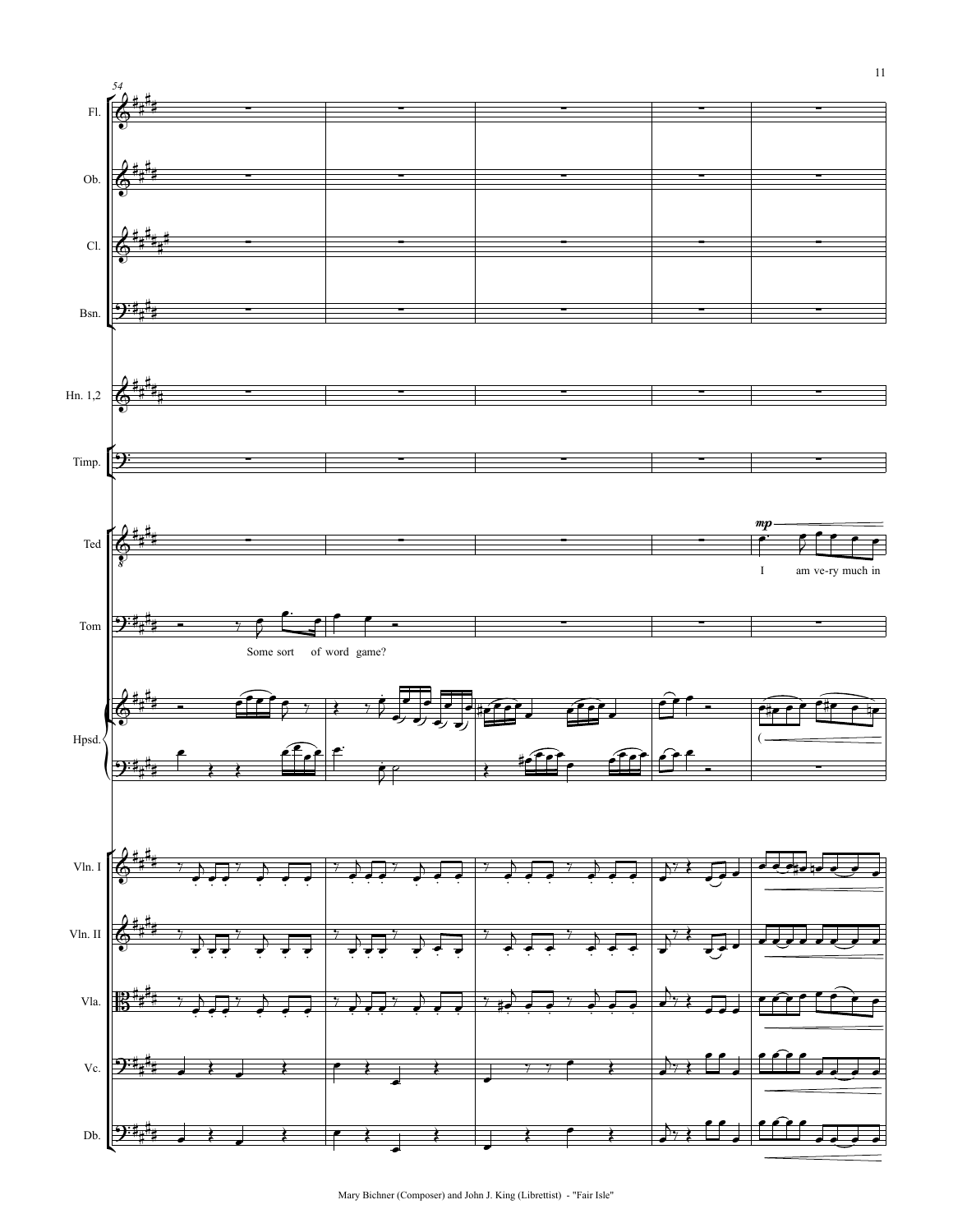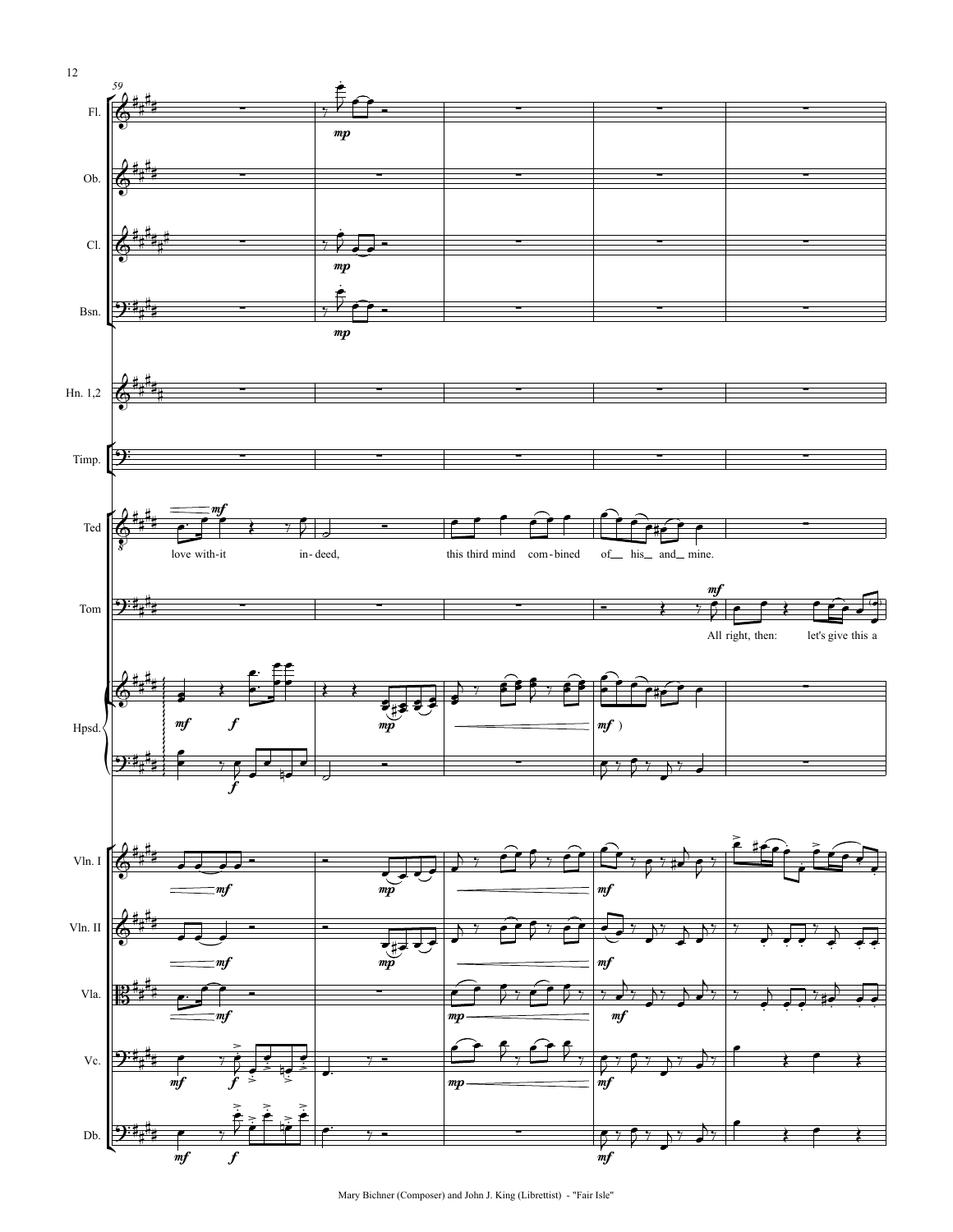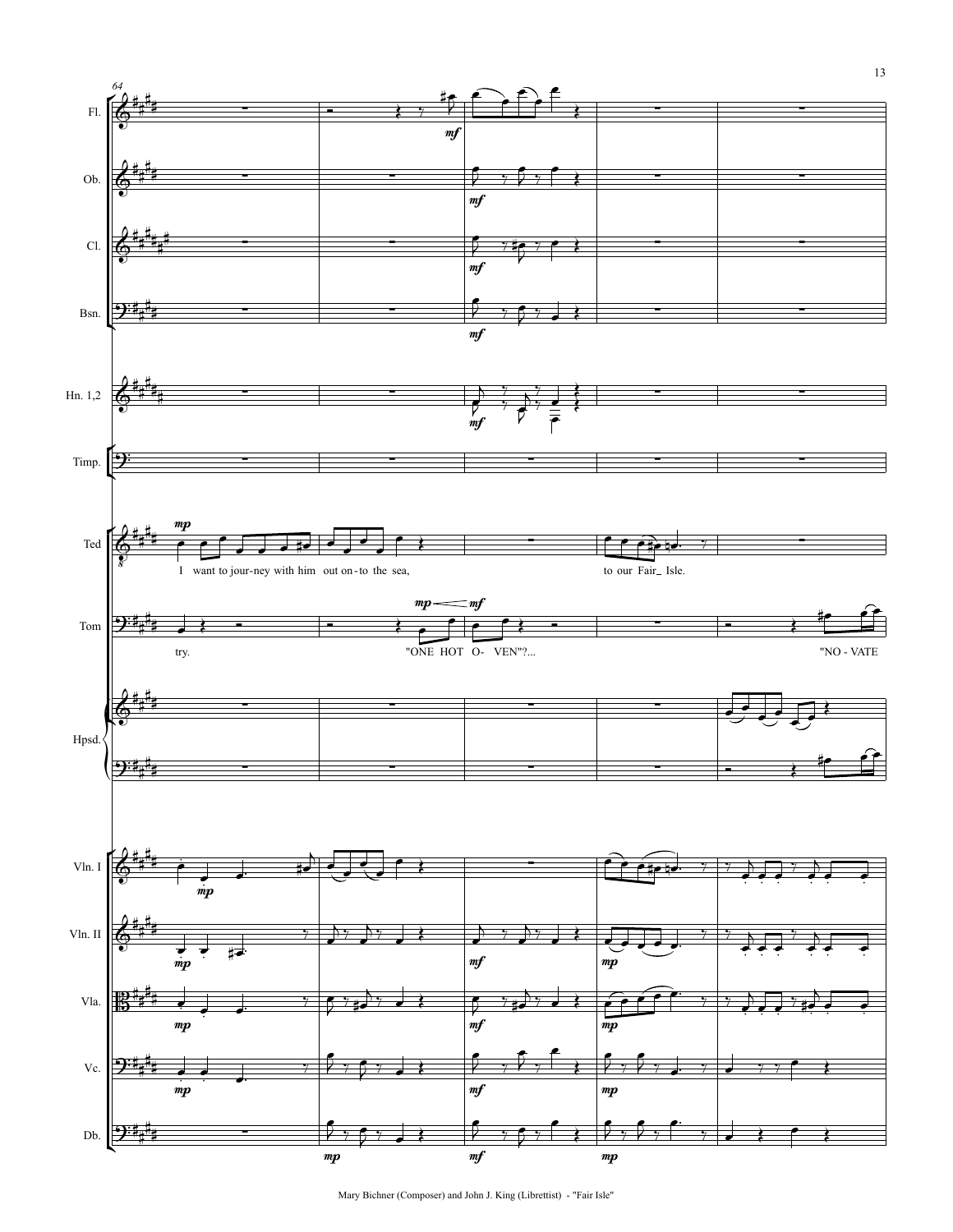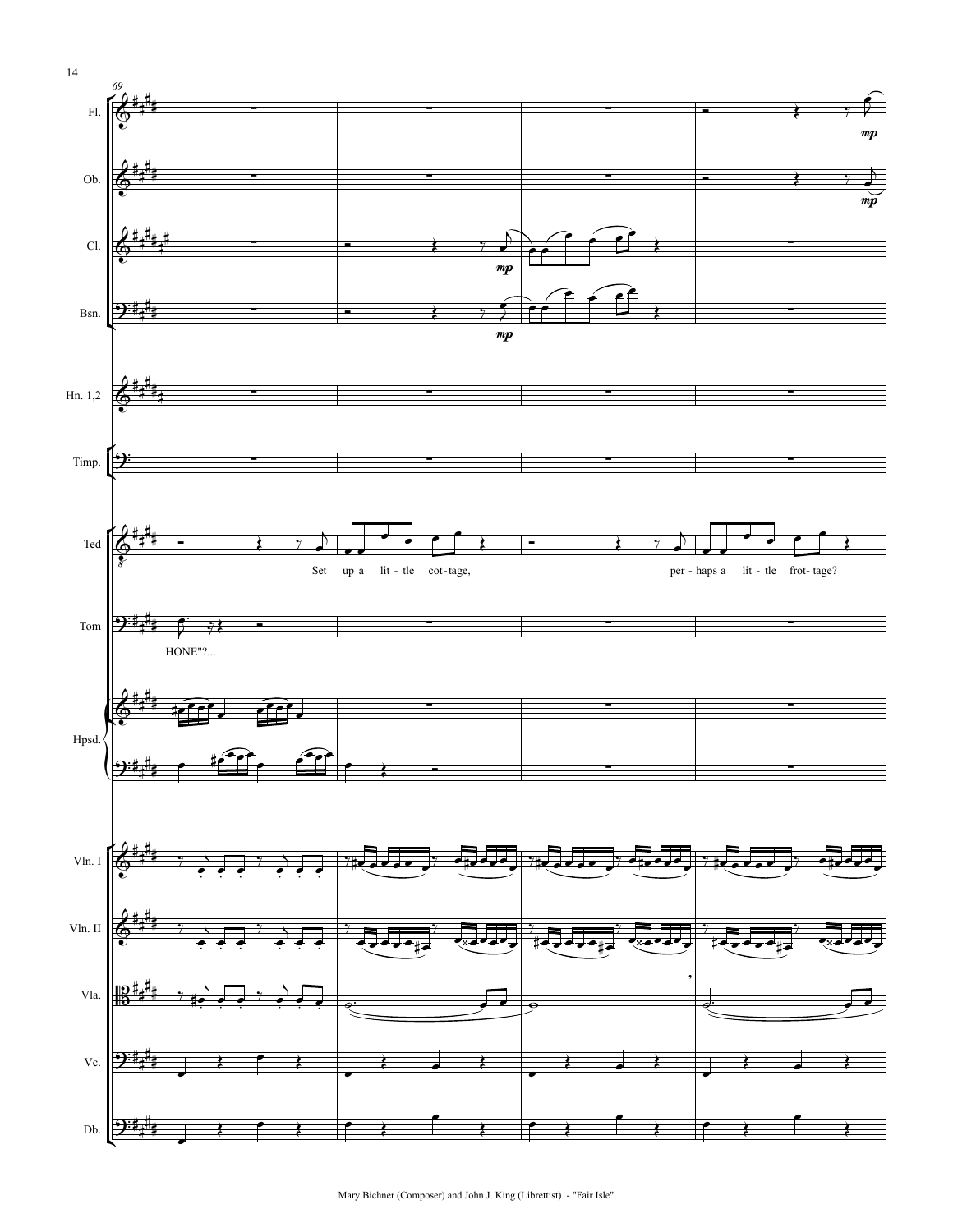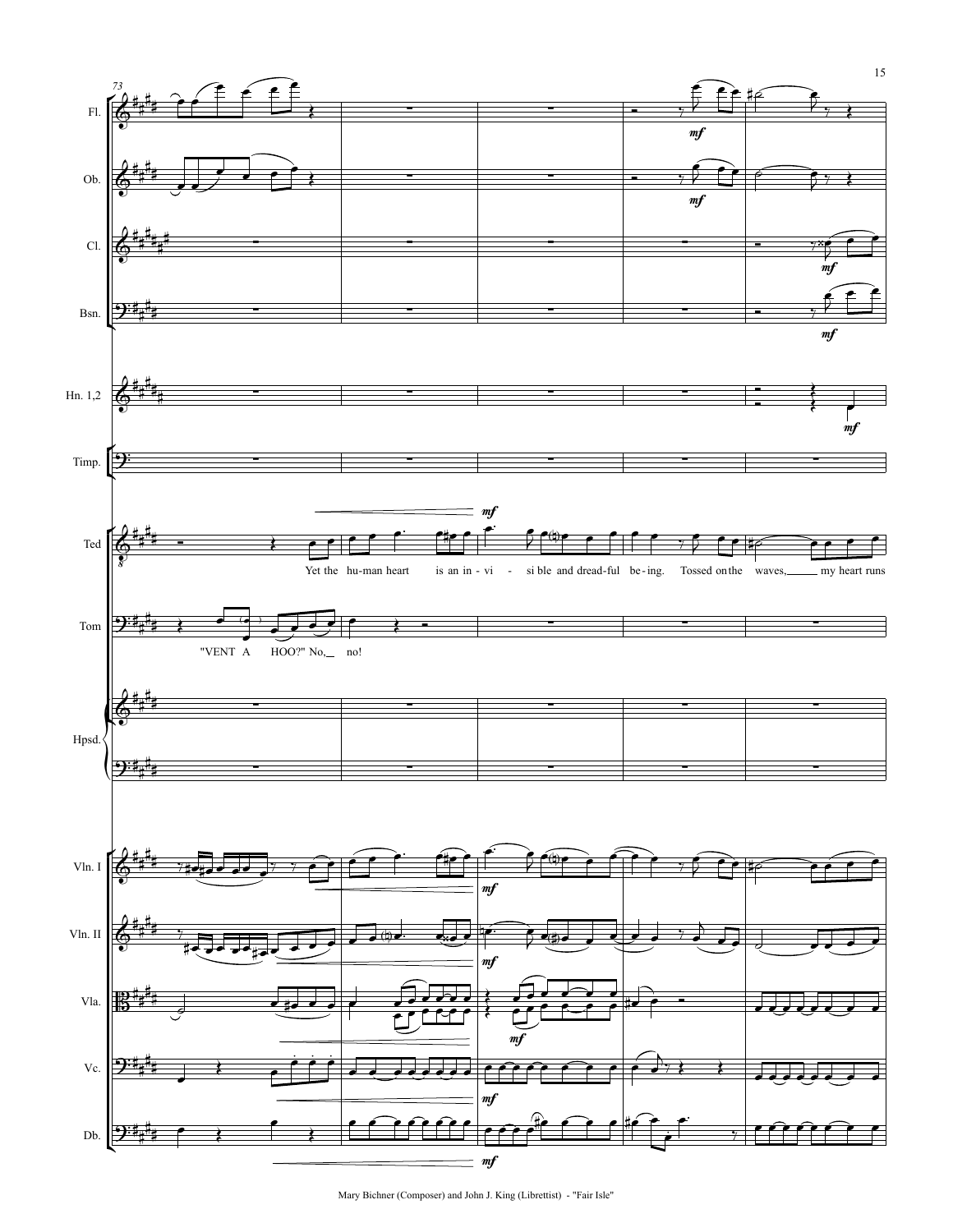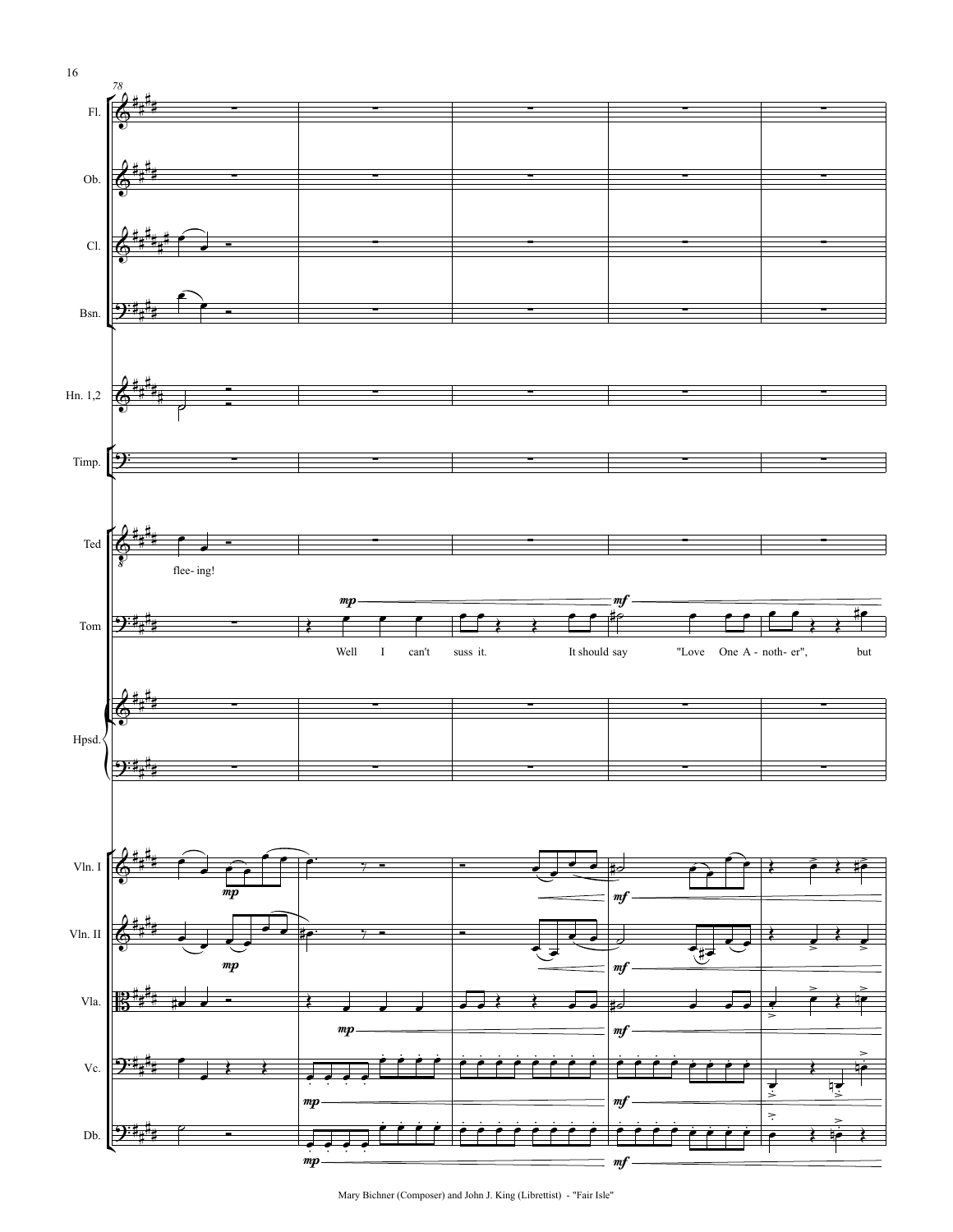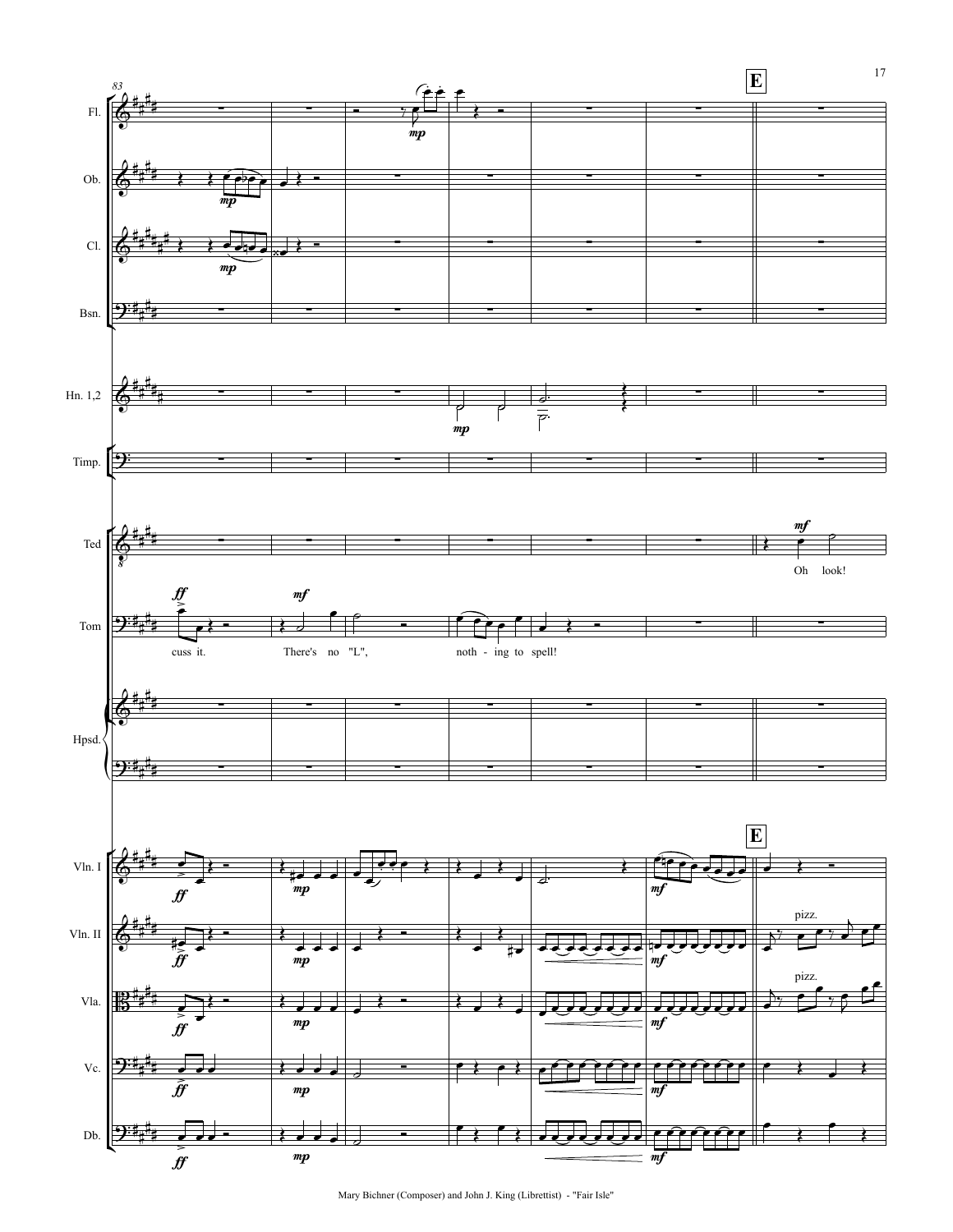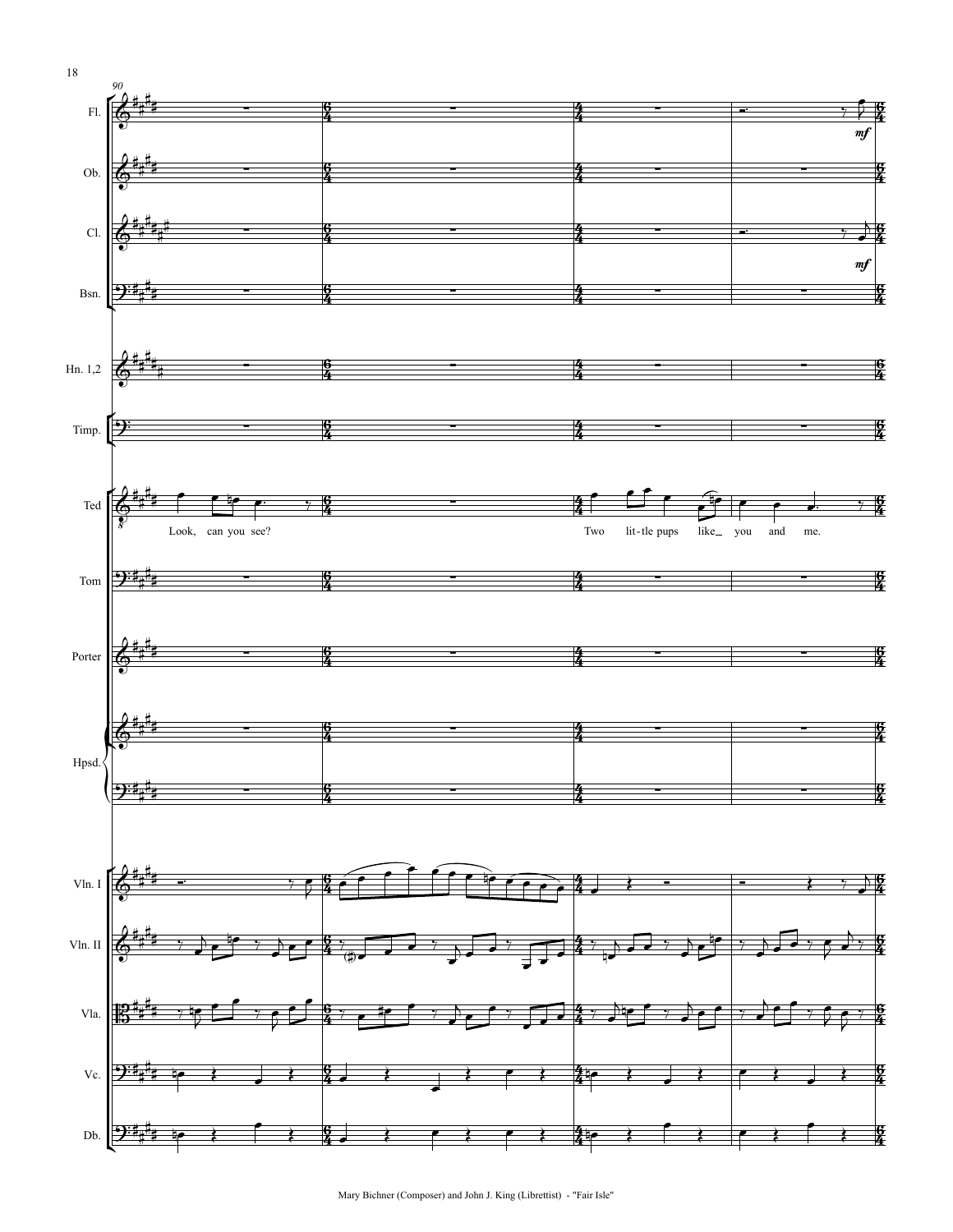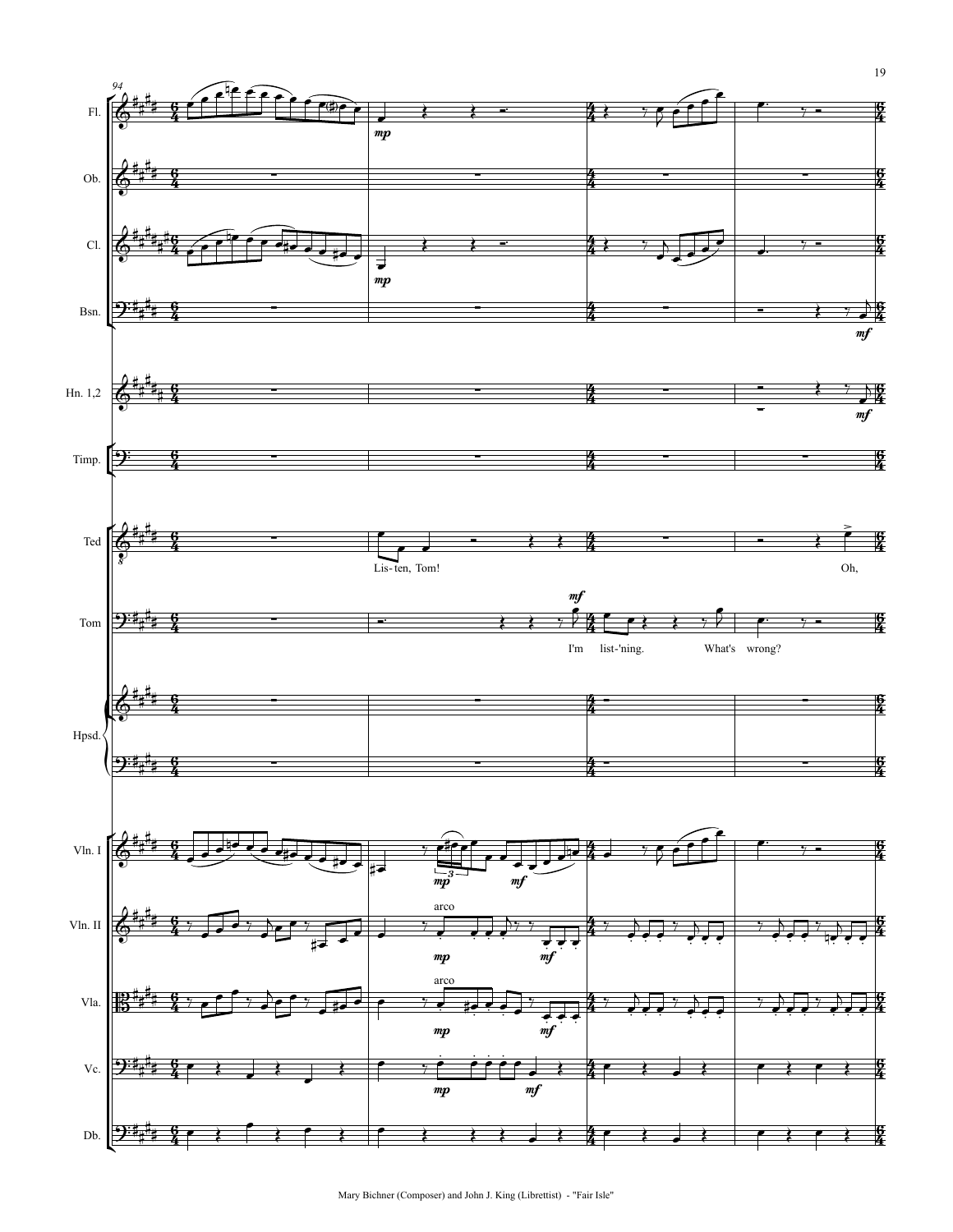

Mary Bichner (Composer) and John J. King (Librettist) - "Fair Isle"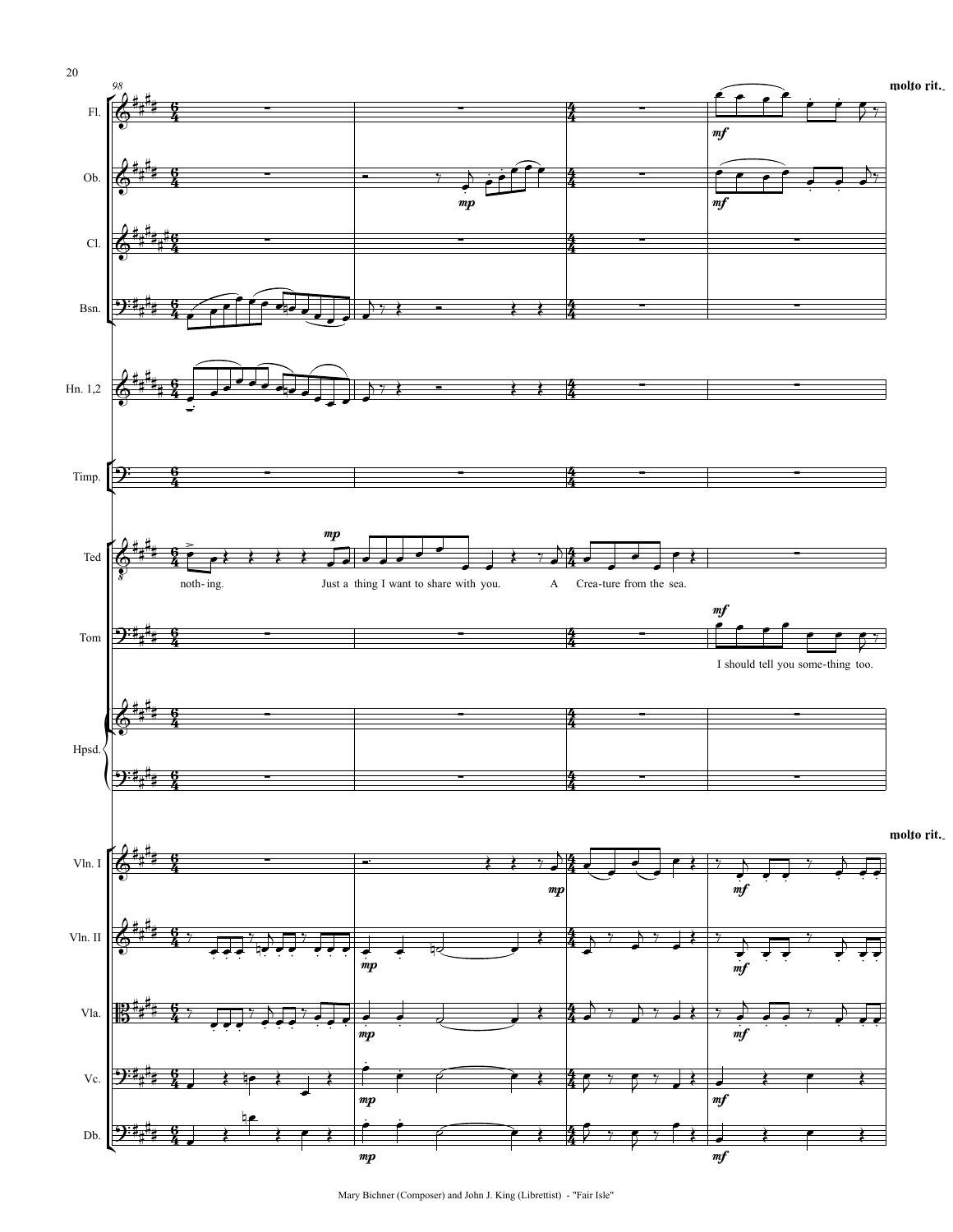

21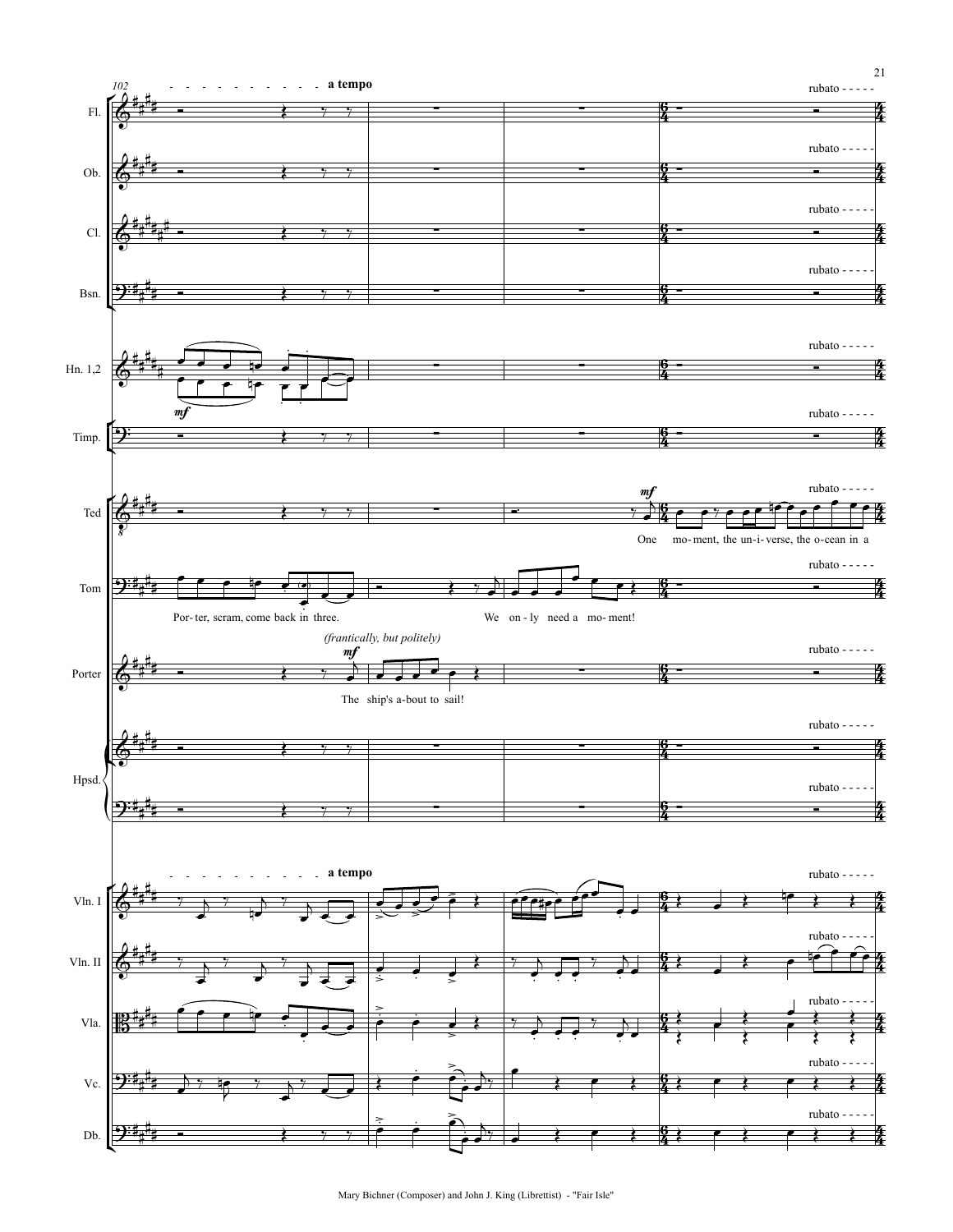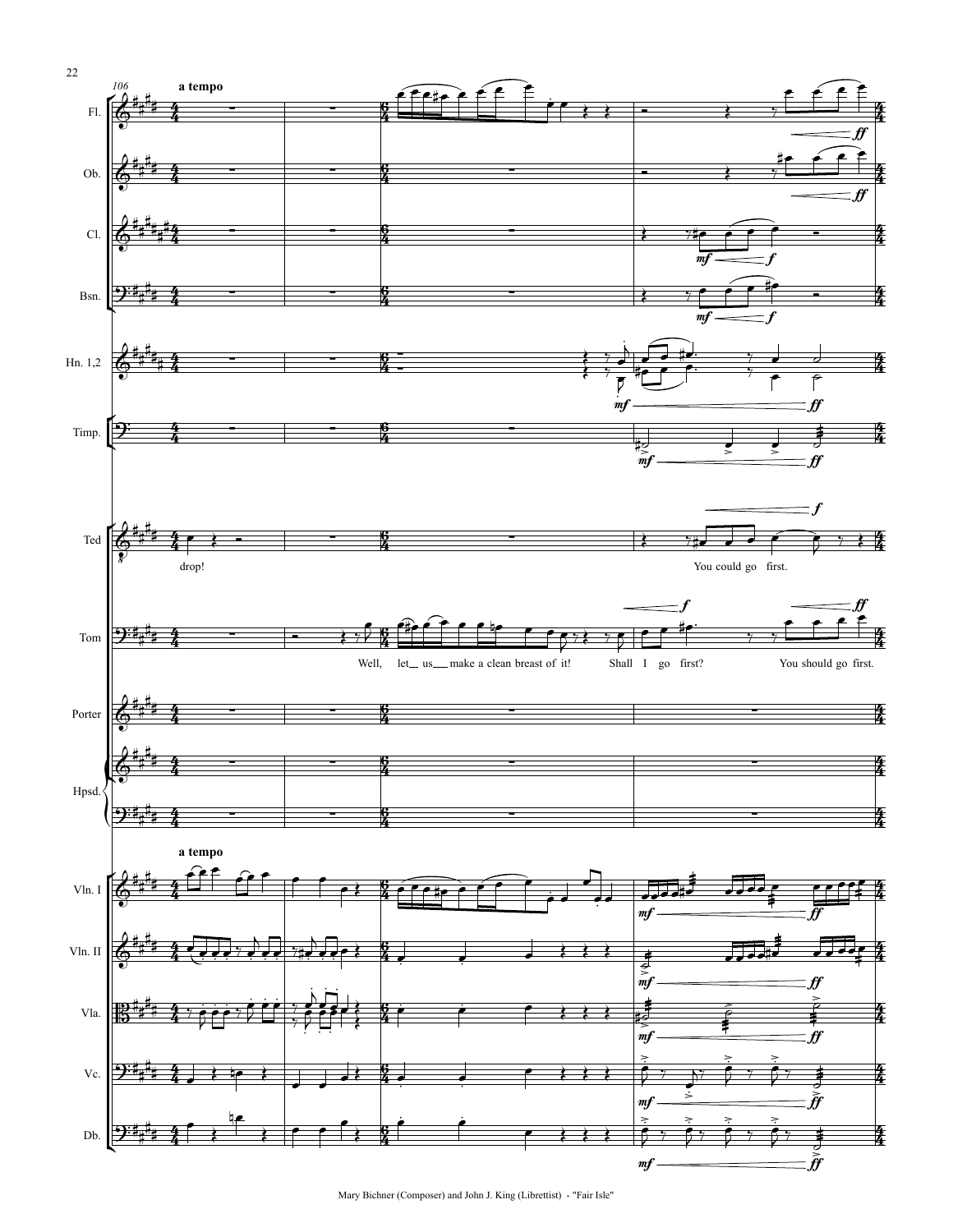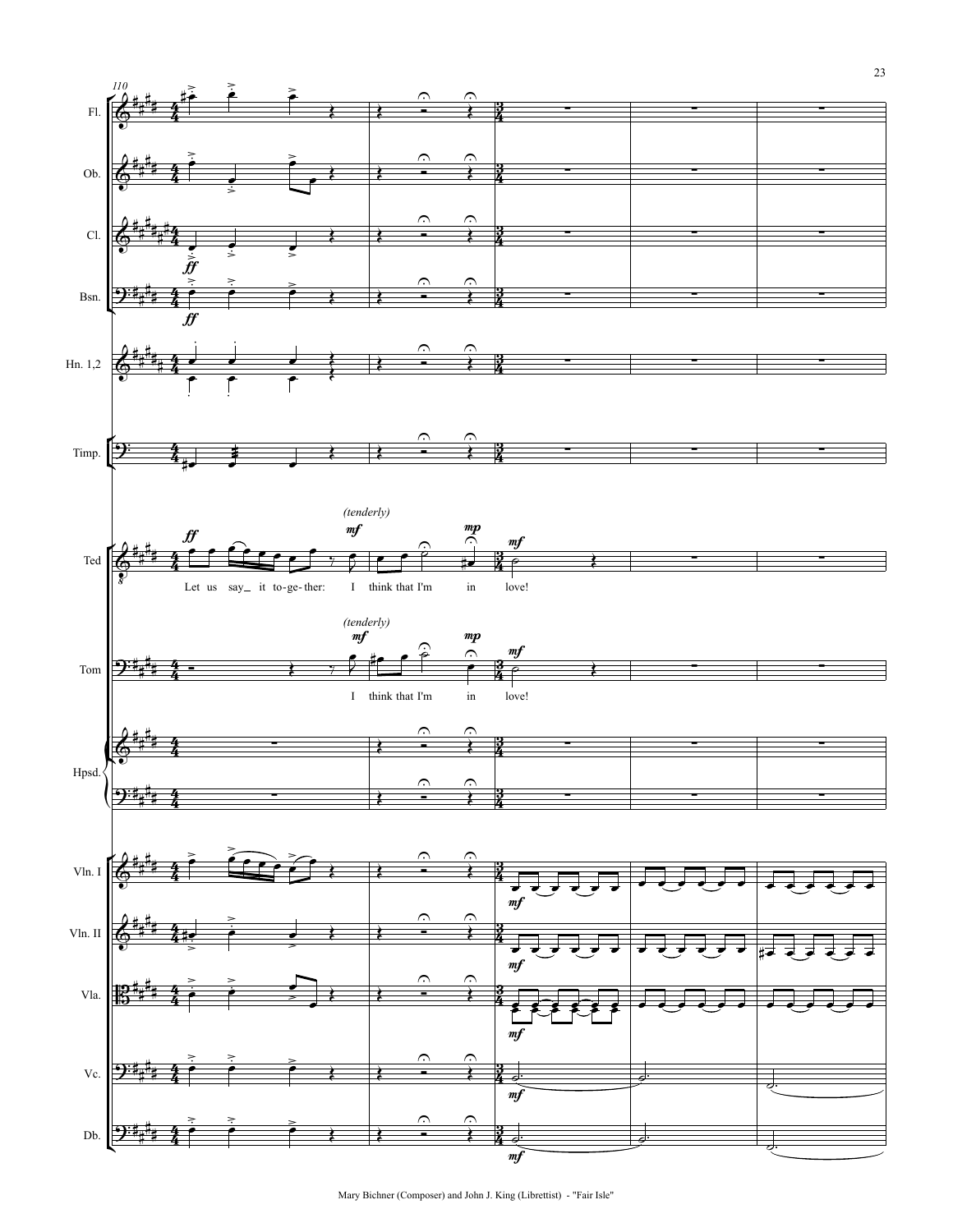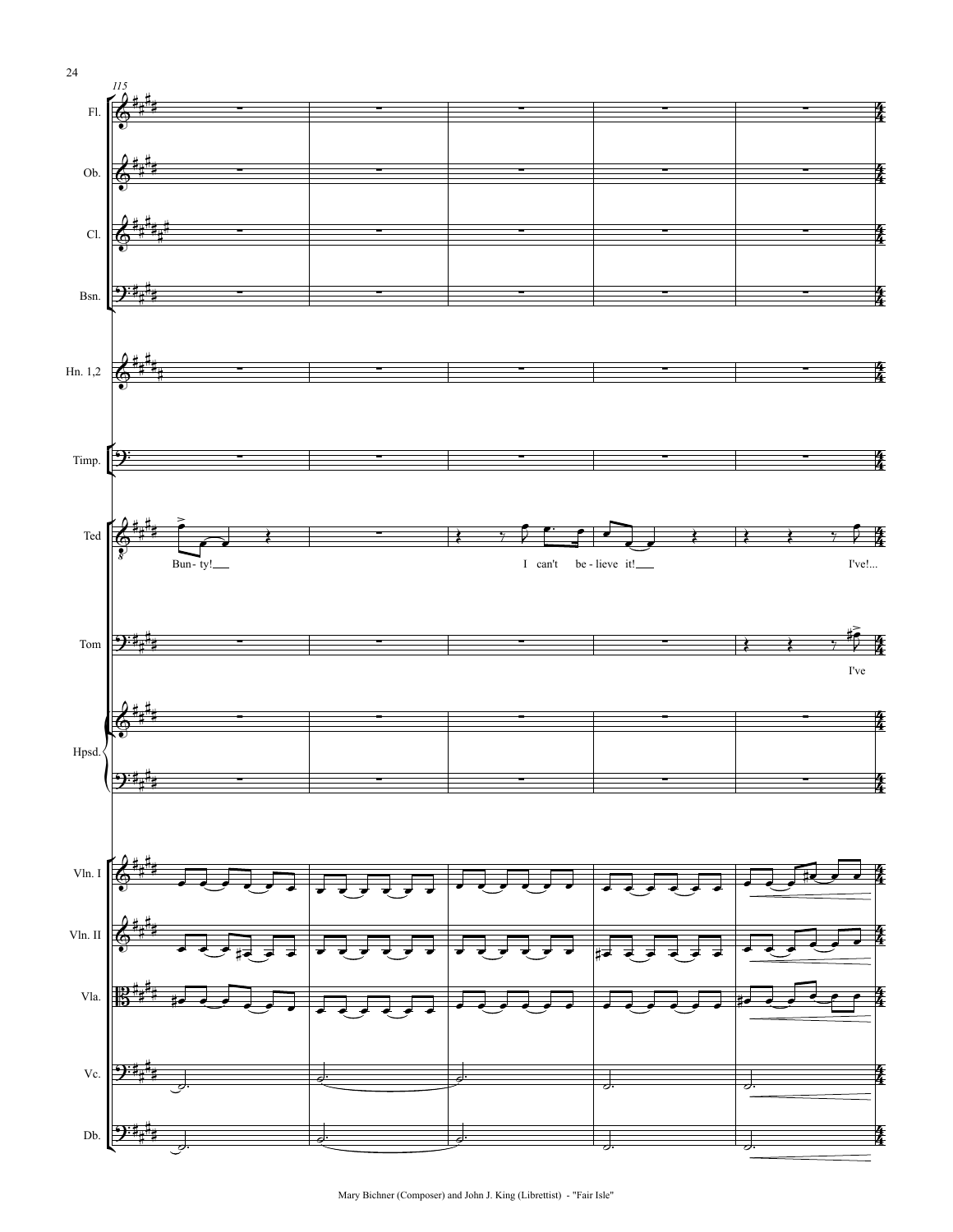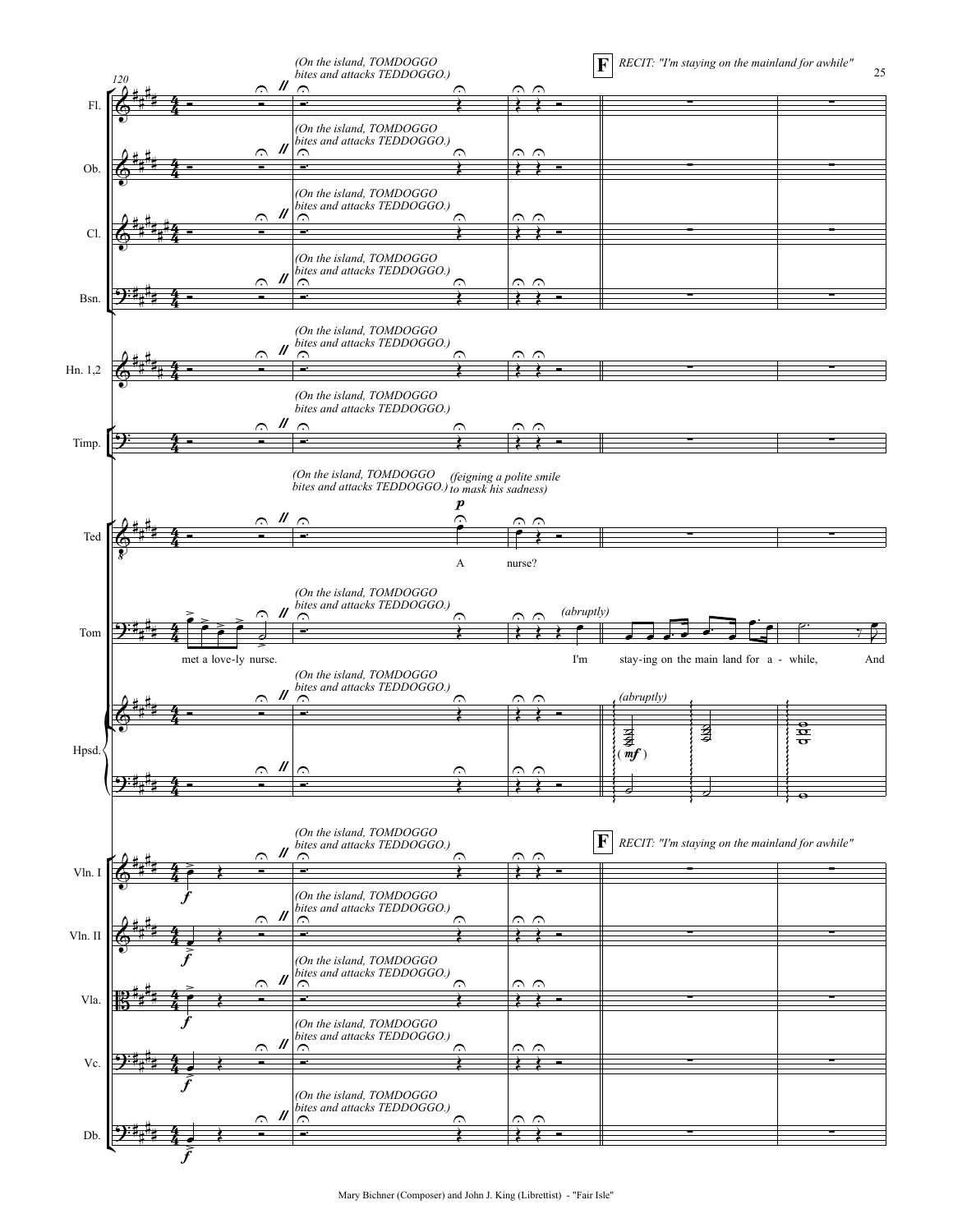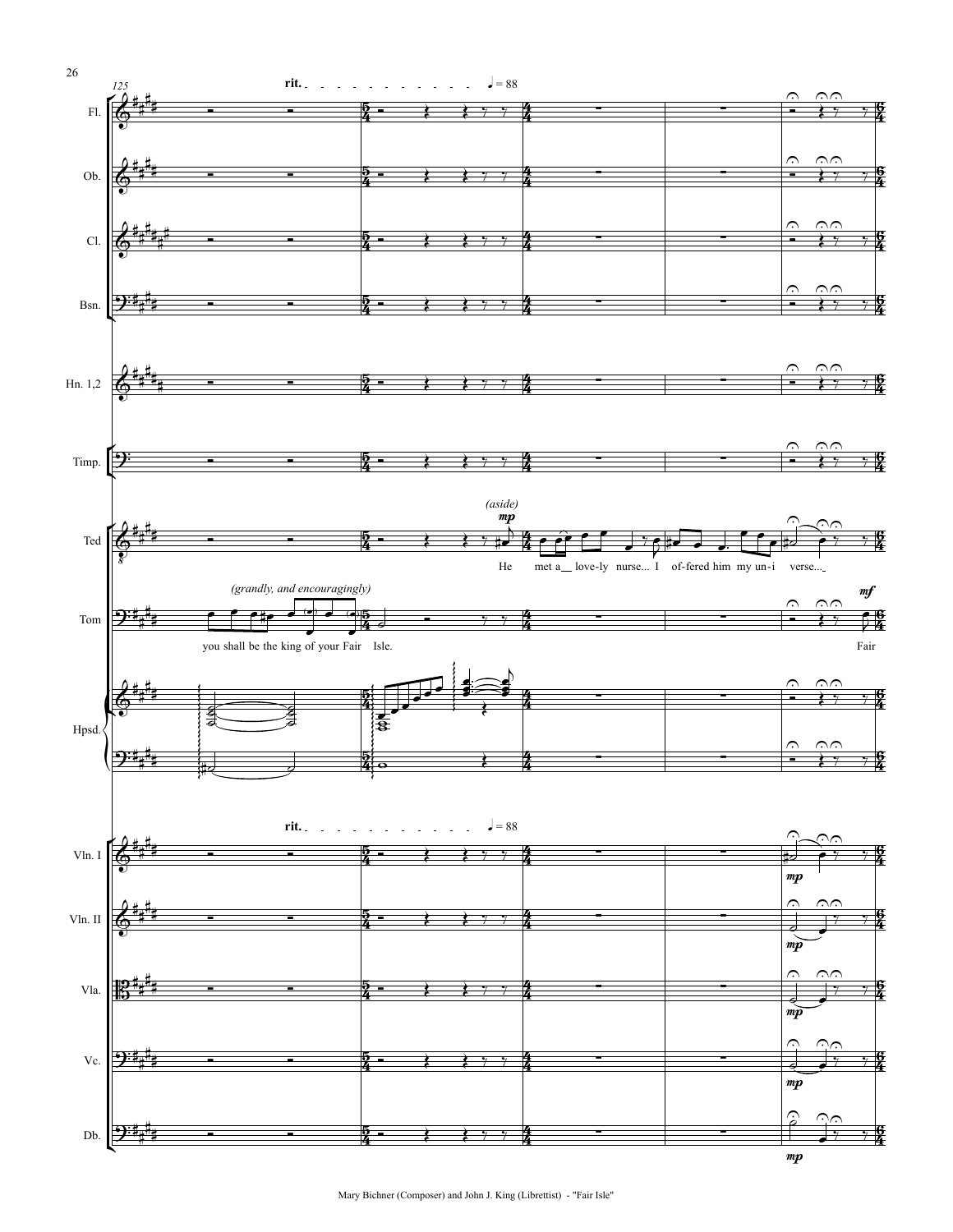

=

=



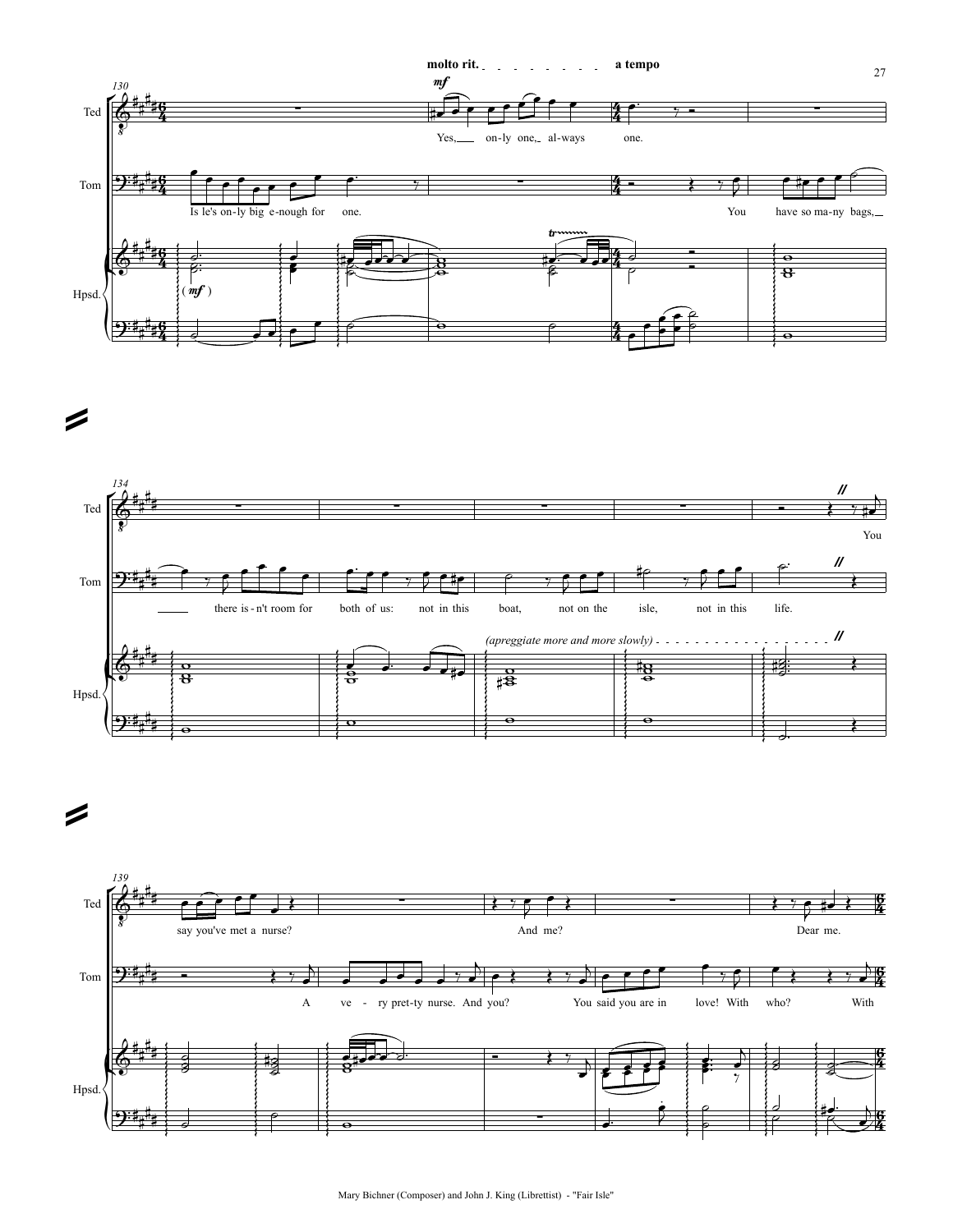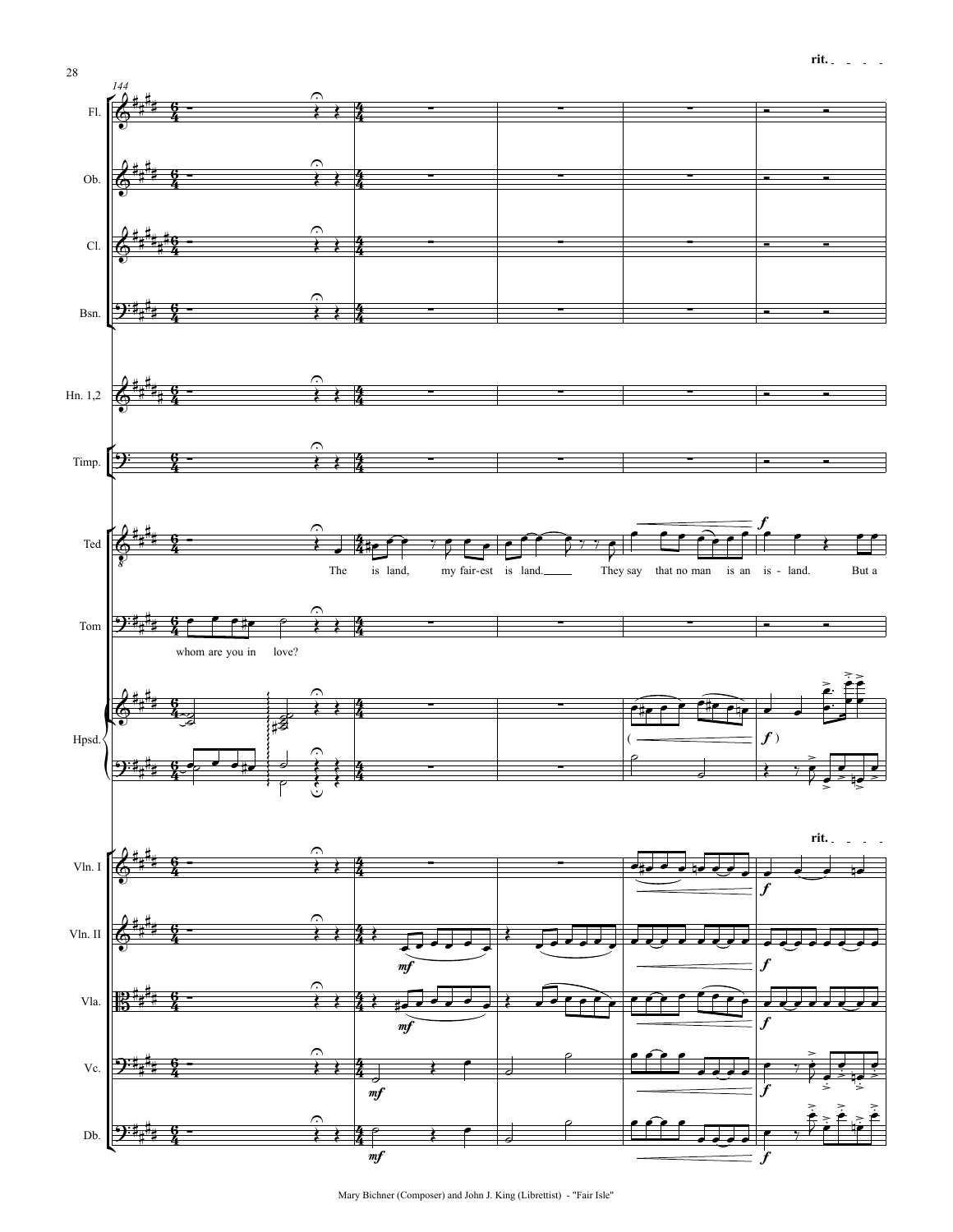

Mary Bichner (Composer) and John J. King (Librettist) - "Fair Isle"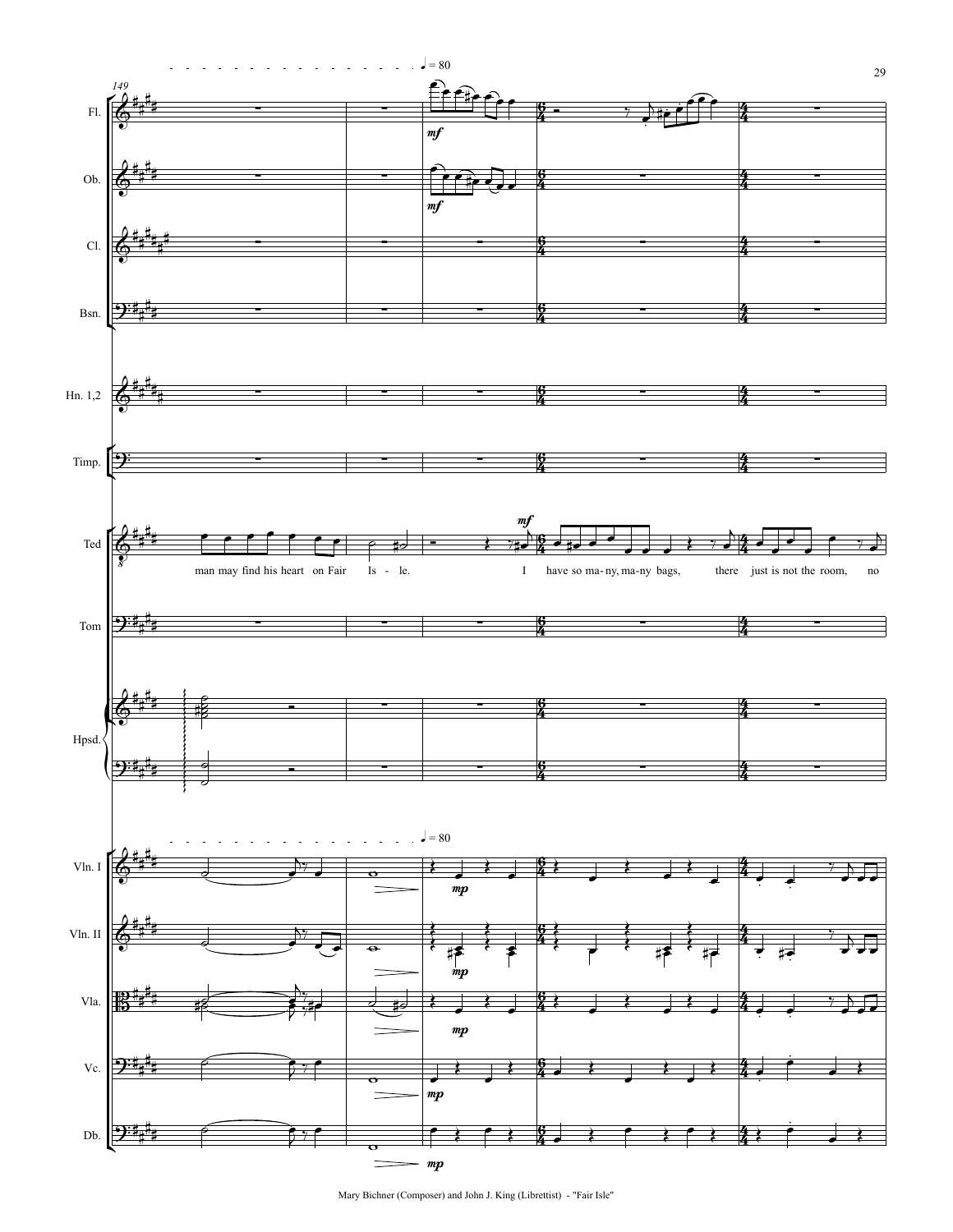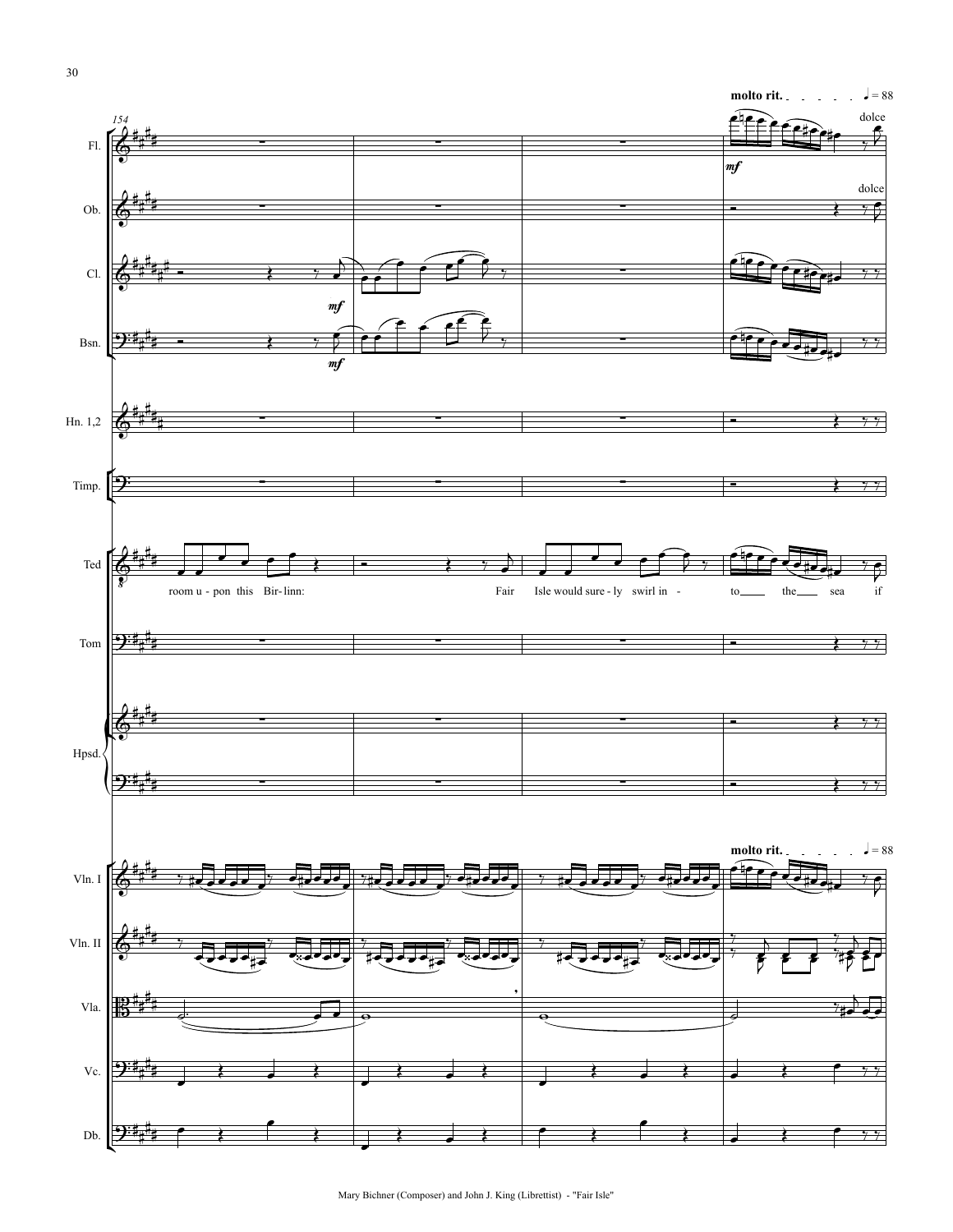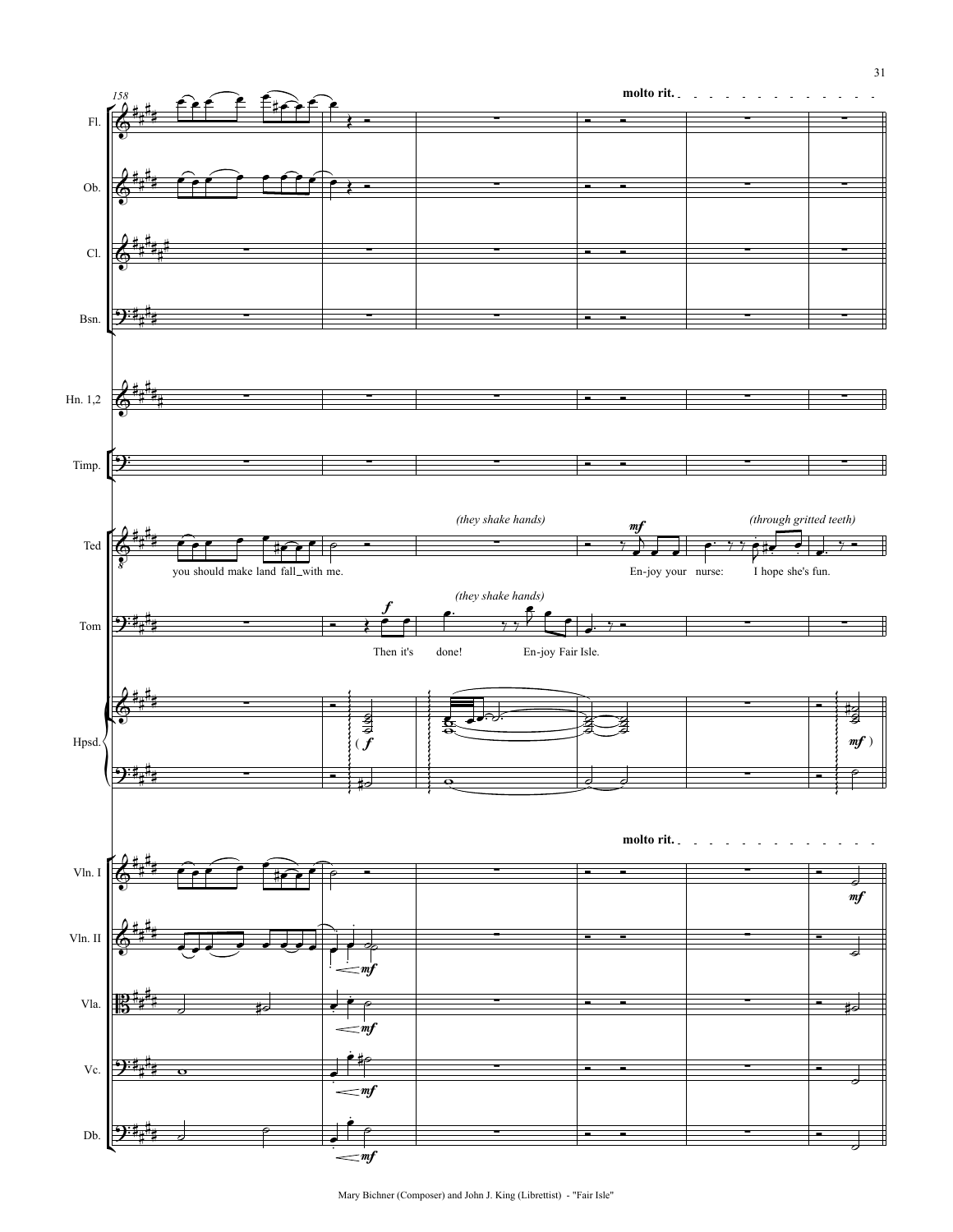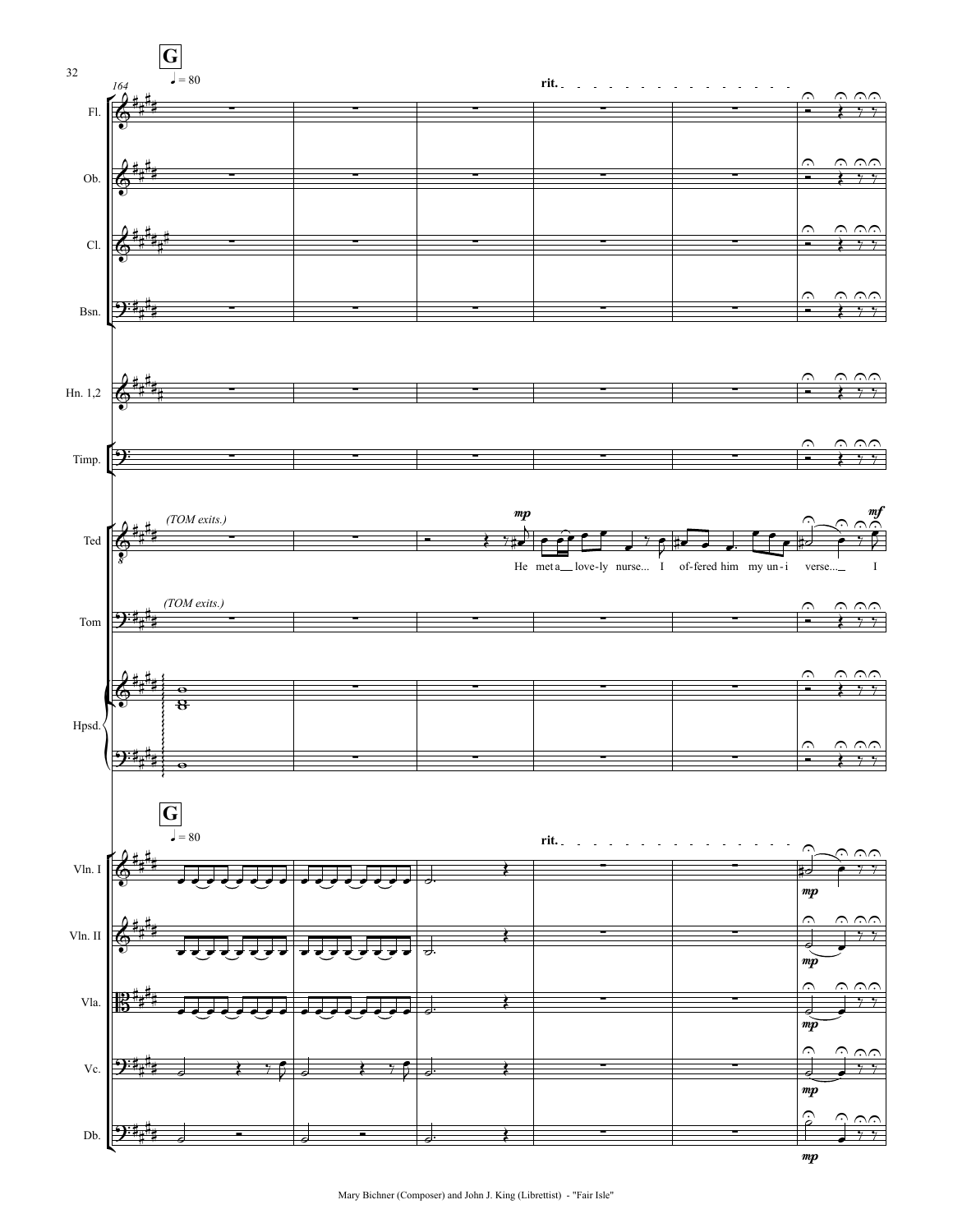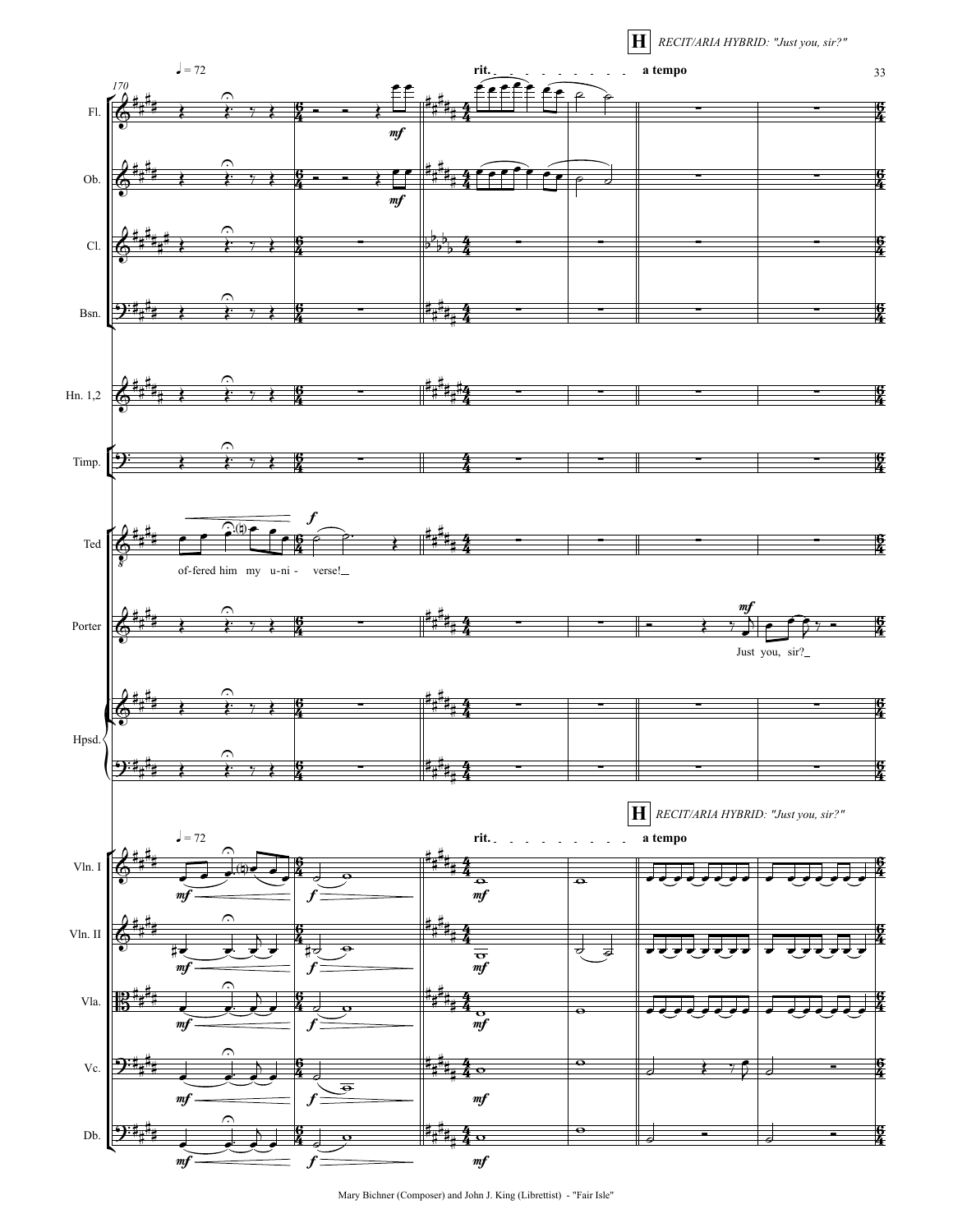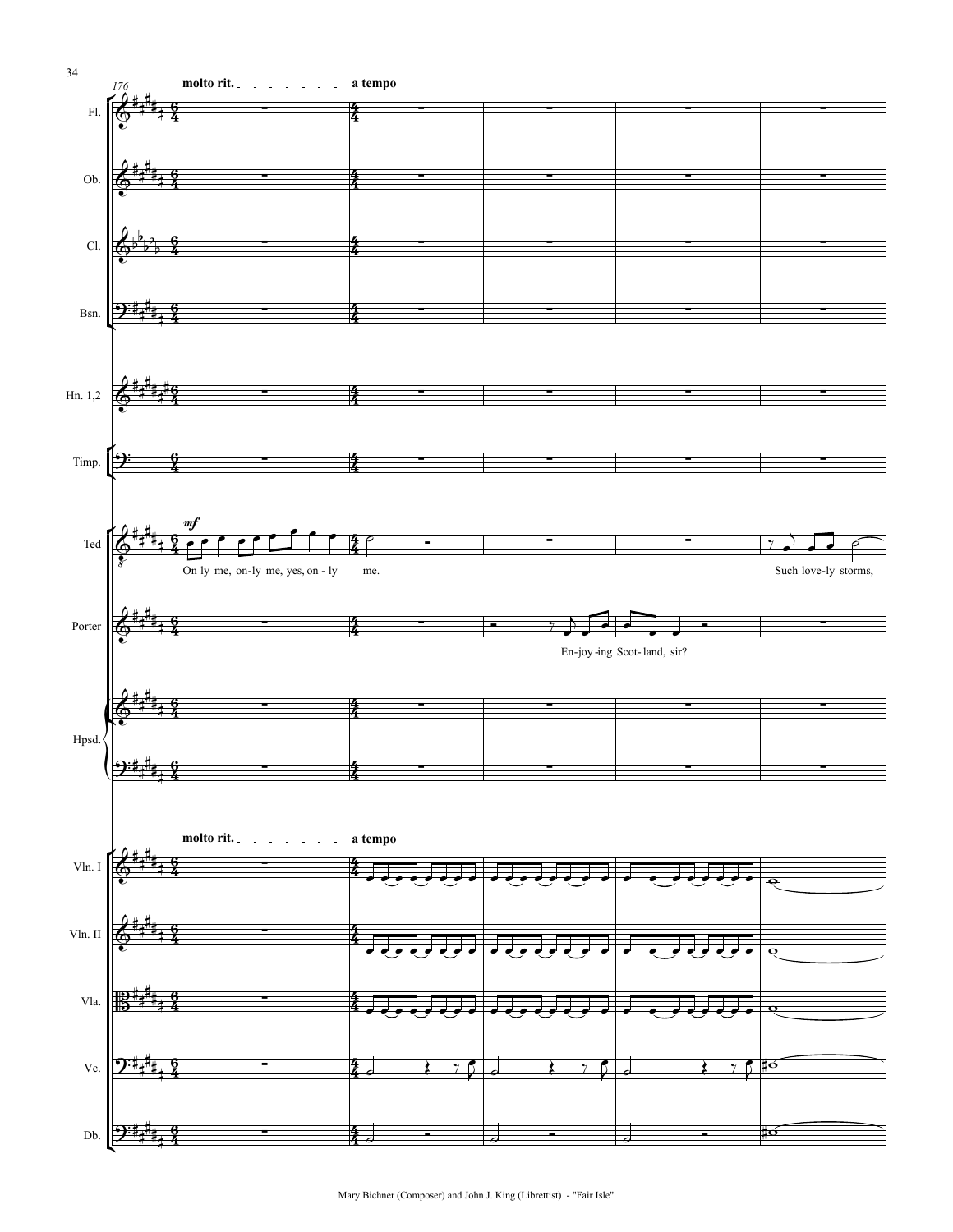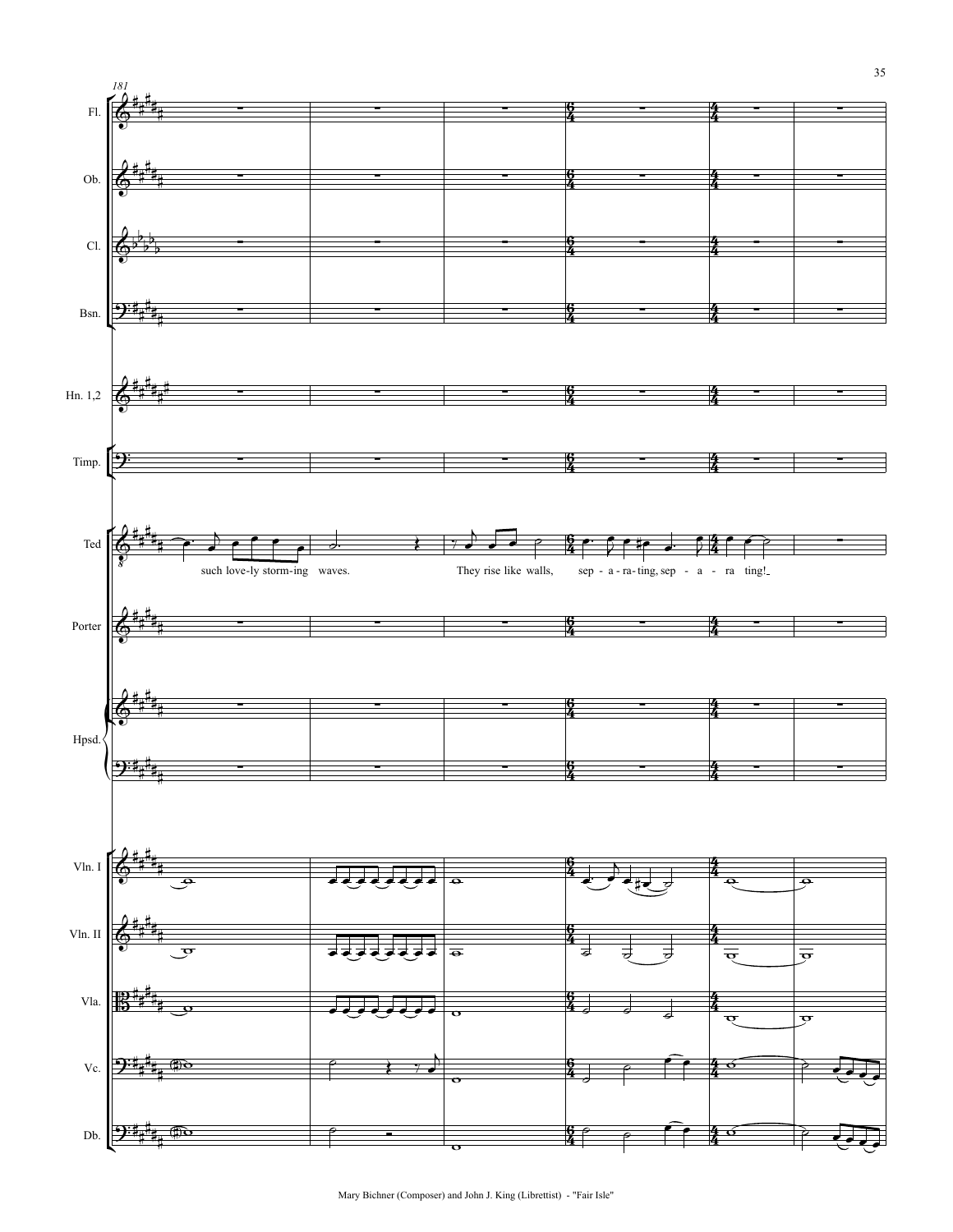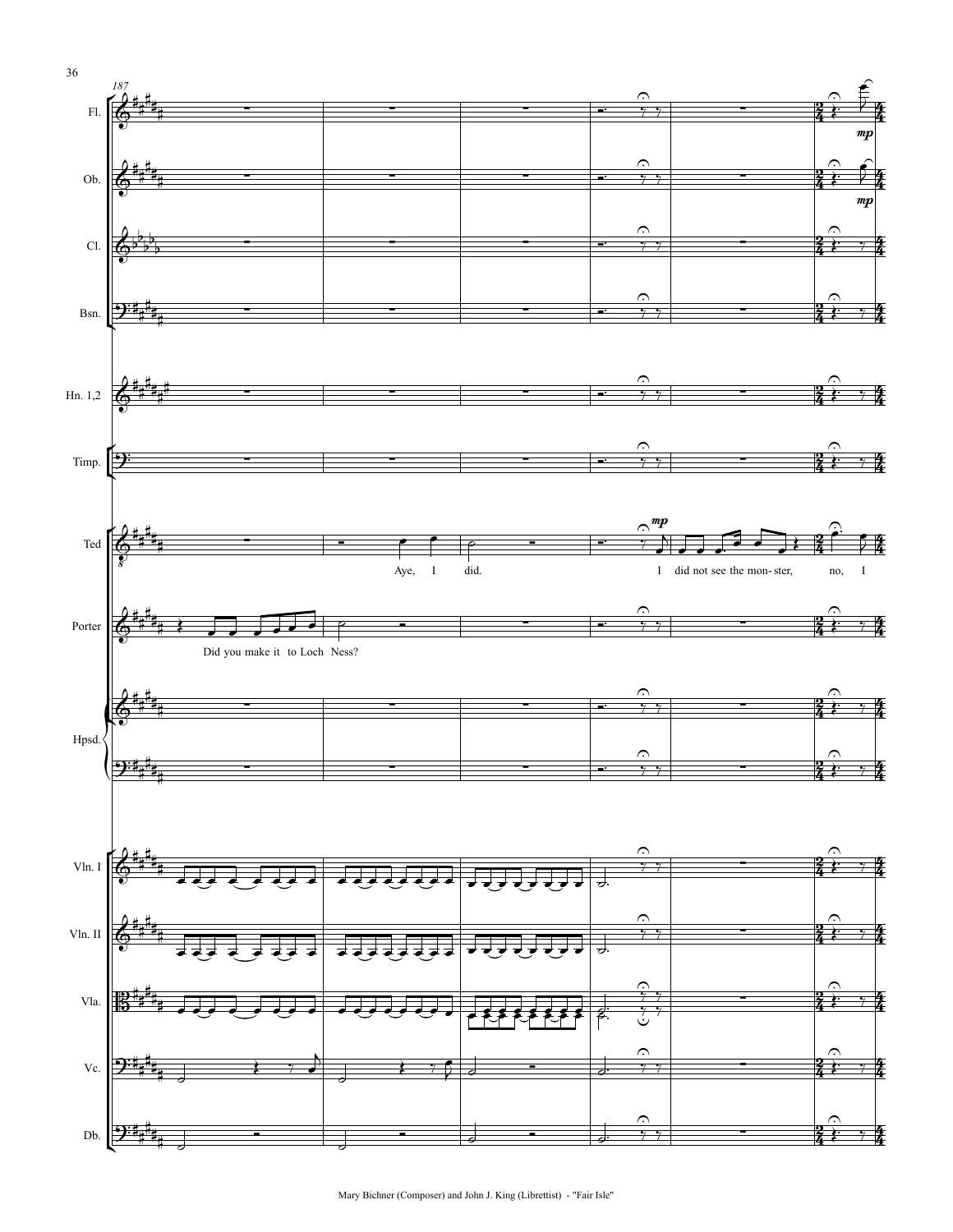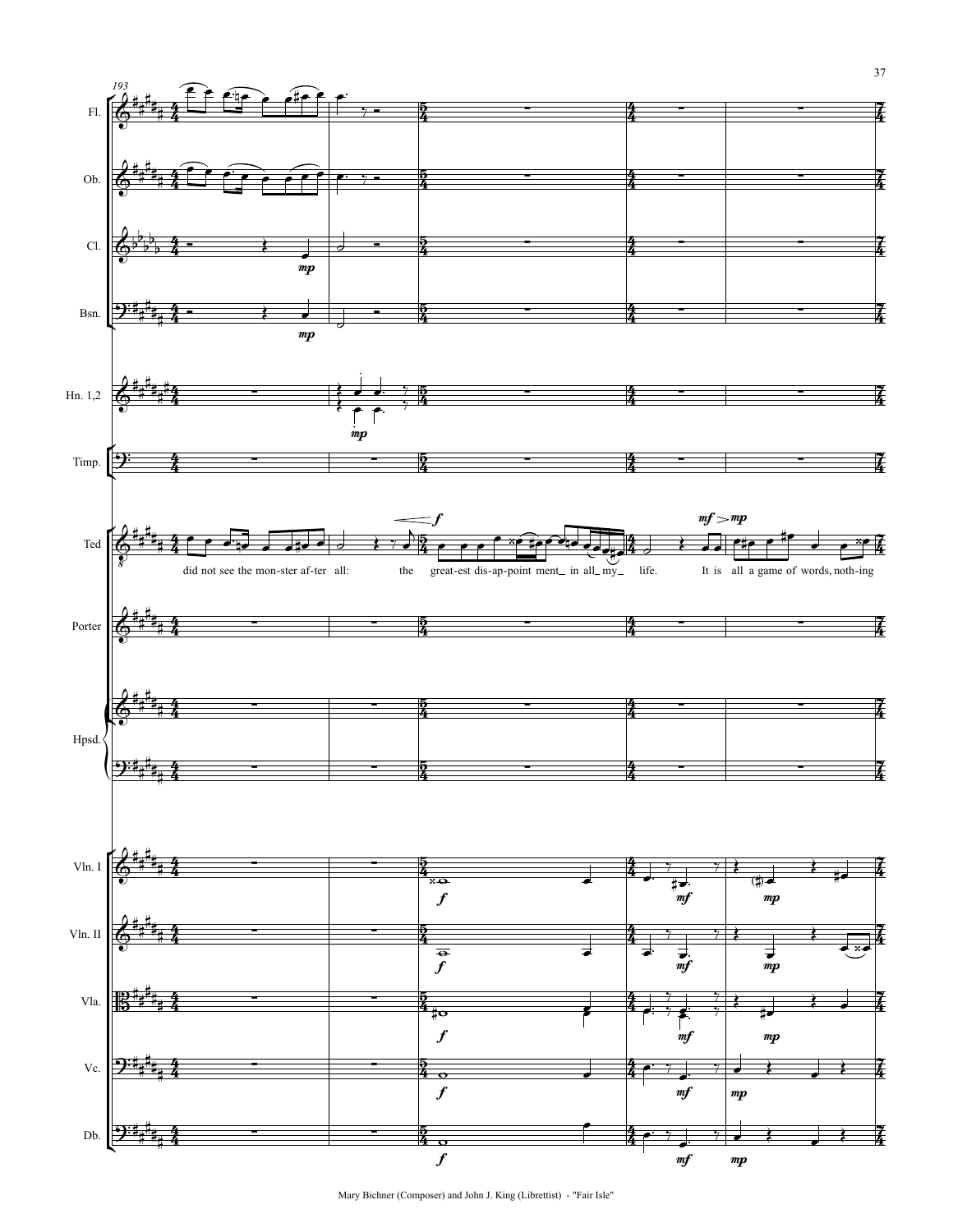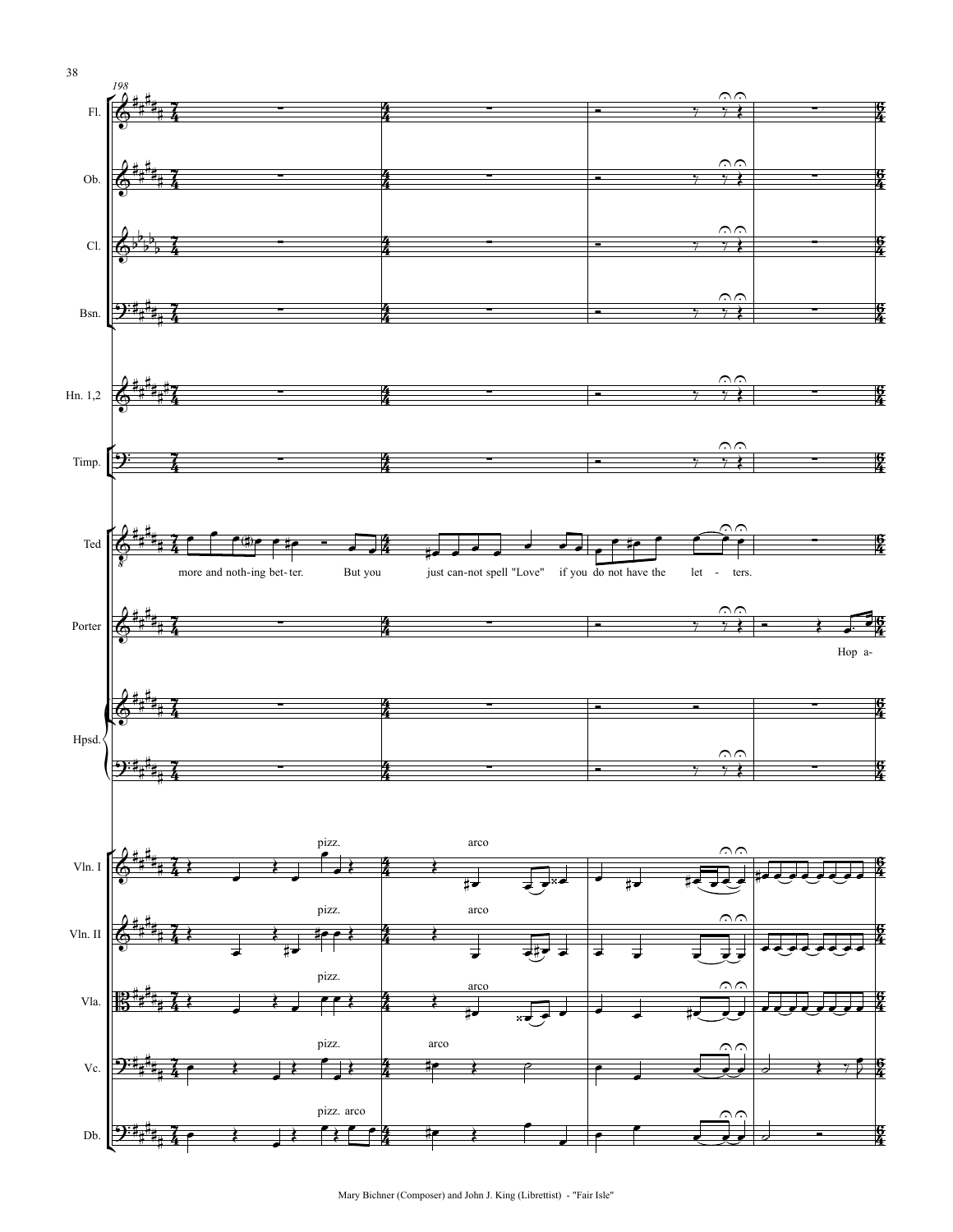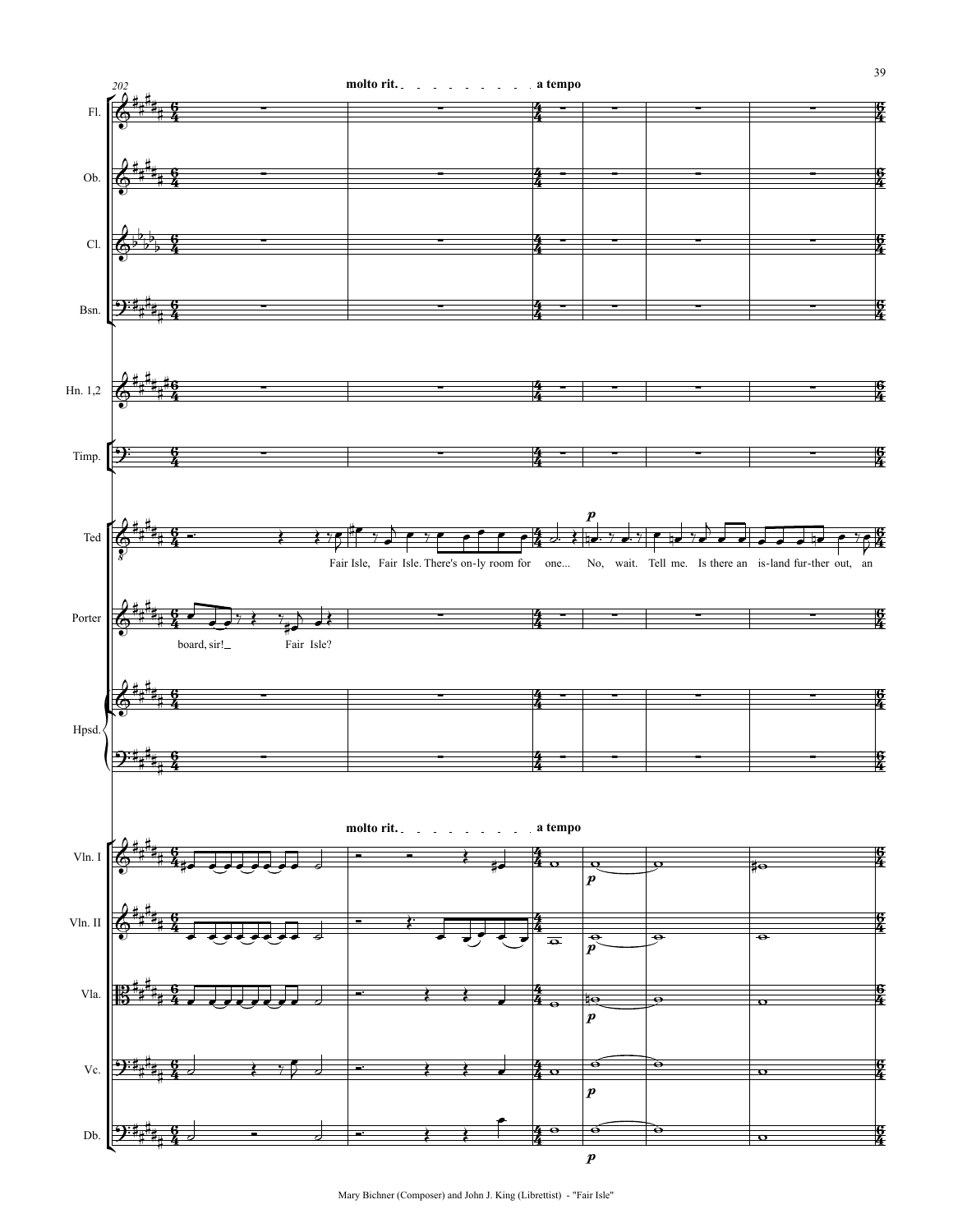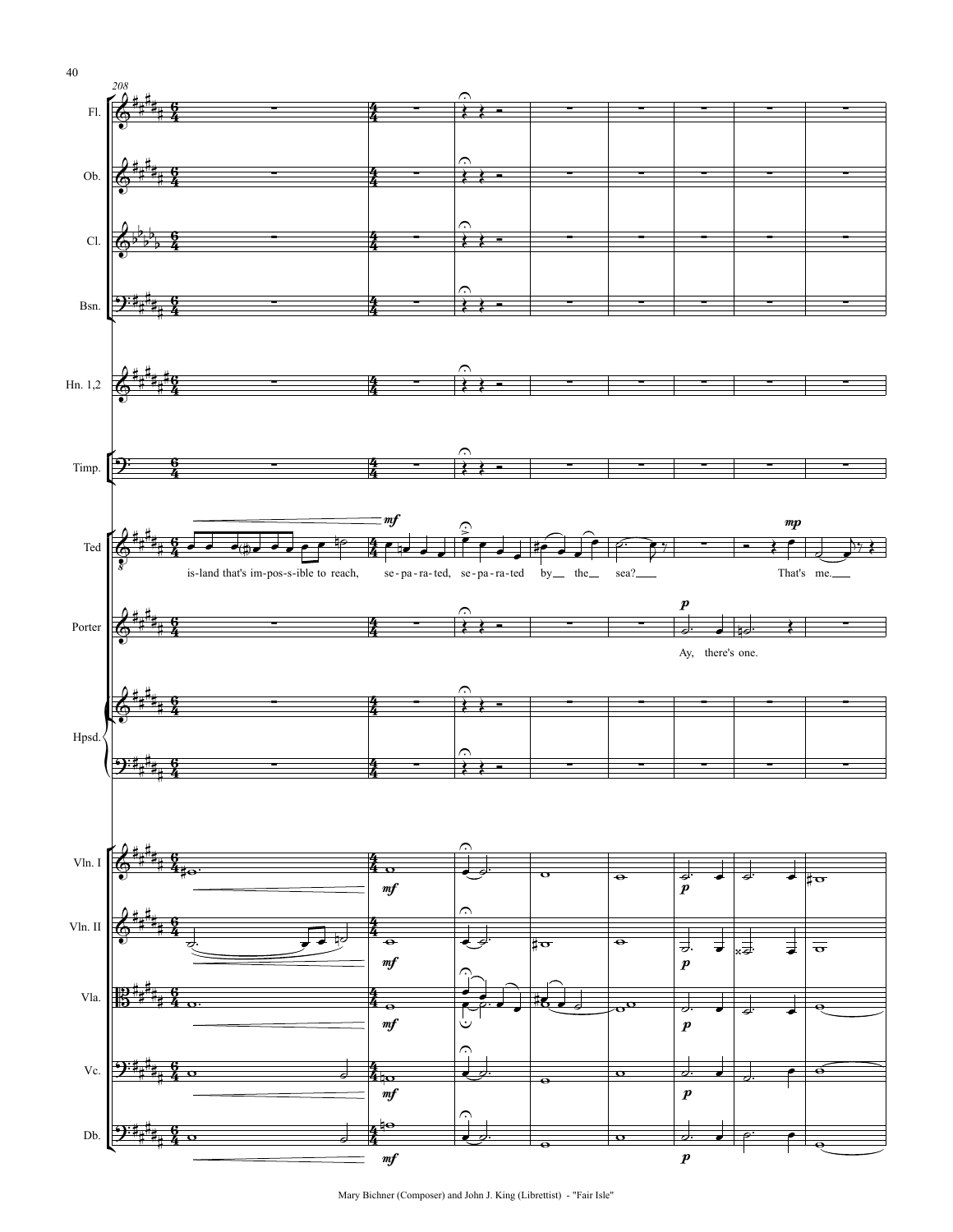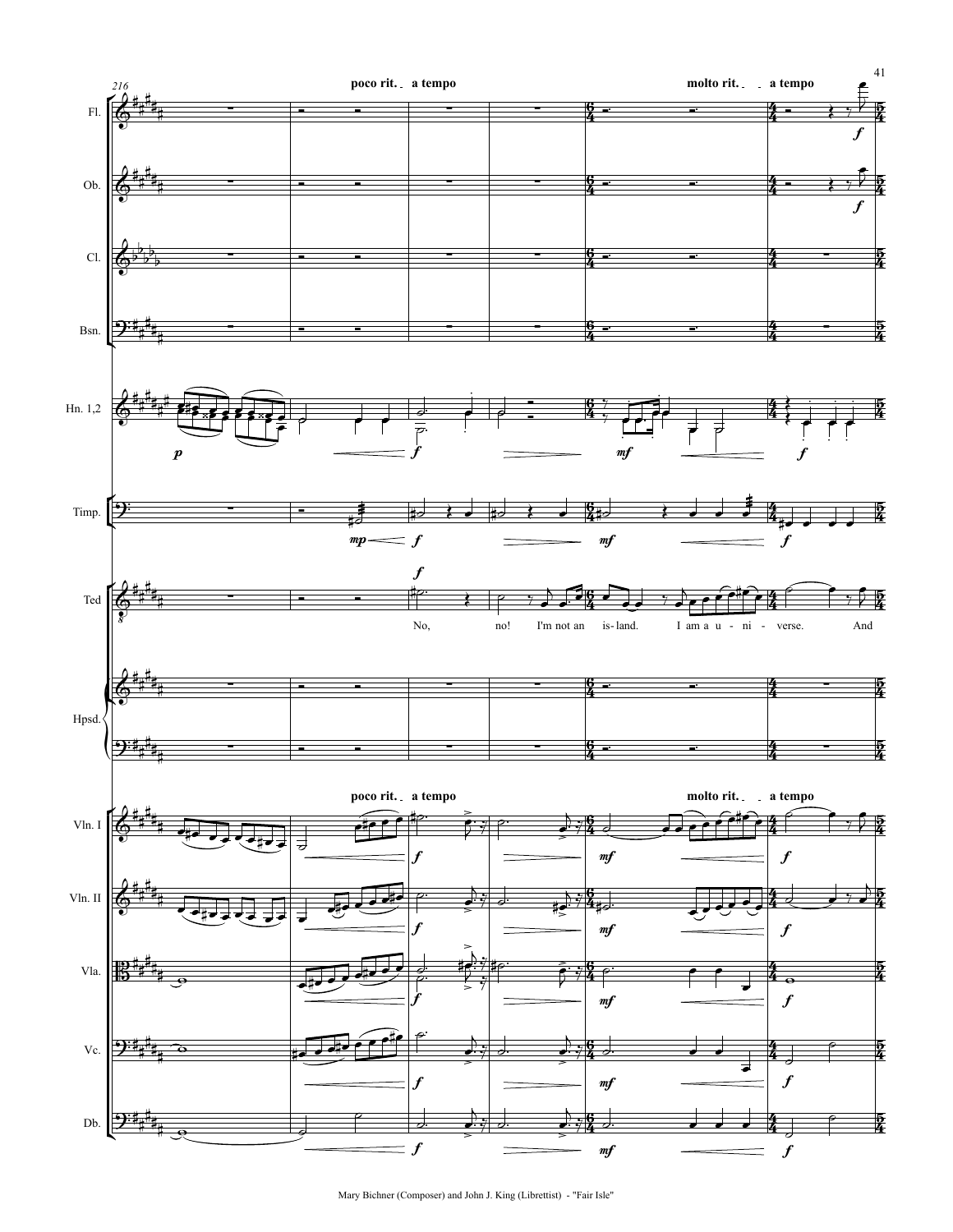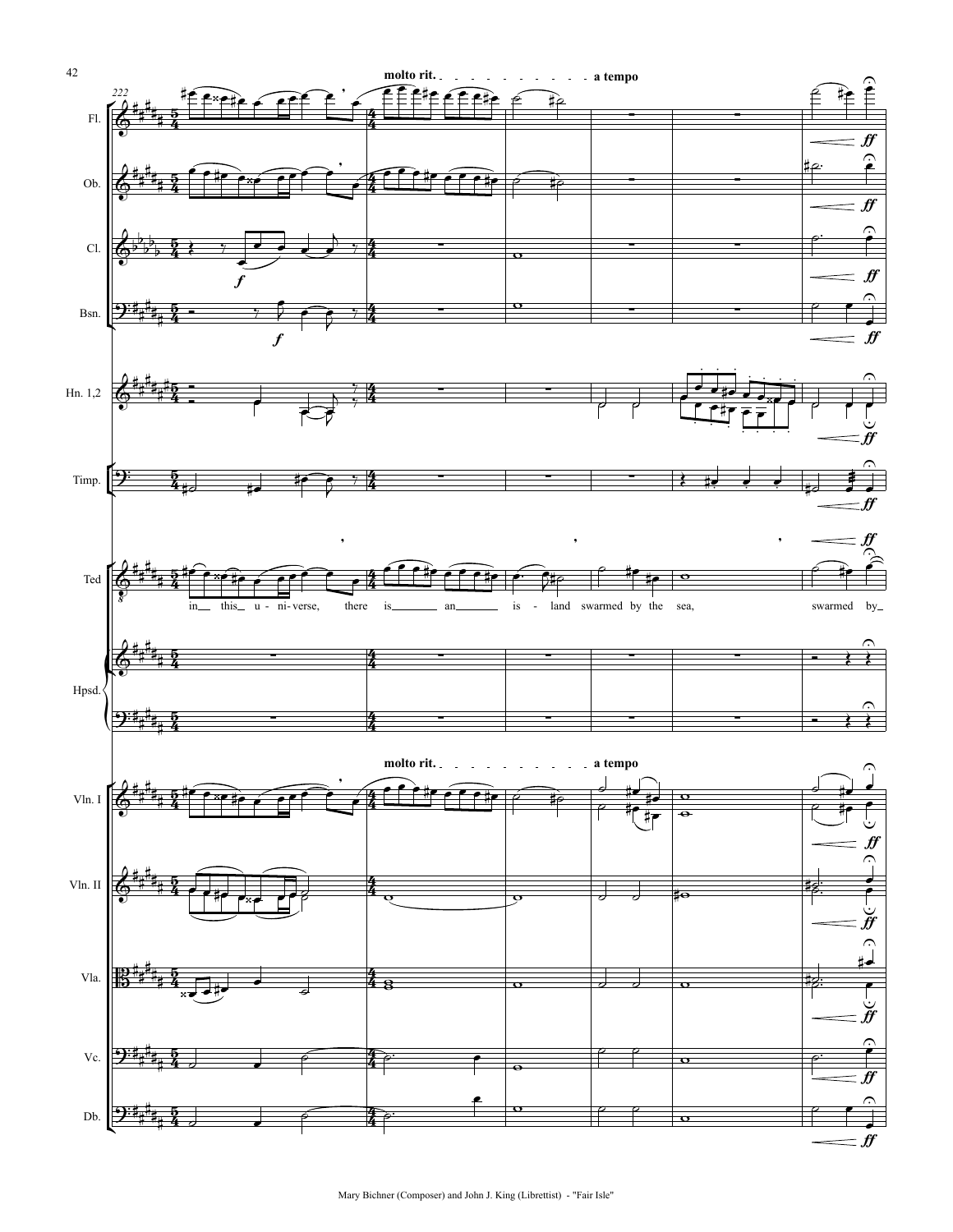